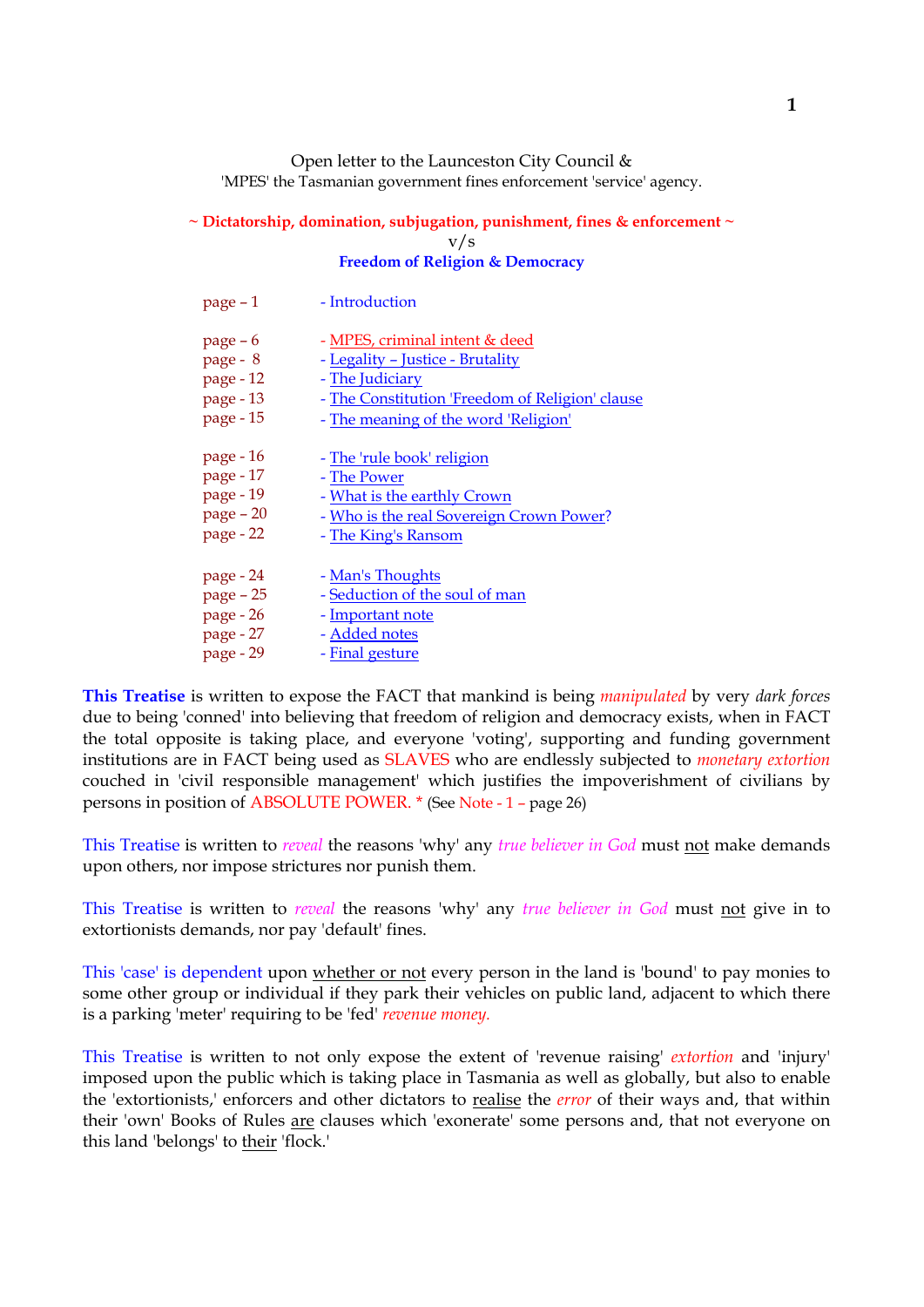Firstly, there is a God given RIGHT granted unto every child of God to be FREE and simply live according to God's Command as long as they do not disturb the peace of others in any way. This Command states: *"Go your way in peace & love one another & be merciful, compassionate & forgive thine enemy."*

Secondly, this God given RIGHT to live by your own conscience, belief or 'religious ideological doctrine' is also enshrined within the 'Freedom of Religion' 'Act' of the Constitution. Having the same 'proviso' being: *As long as you do not disturb the peace of the land.* Refer Constitutional authority and powers not to be exceeded.

It follows that the Ideology backing *God's Command* of *Peace, love, mercy, compassion and forgiveness* is a *benign religious ideology* and, the *conscience* of a *believer* in such a living 'way' Commands the individual to live accordingly, and to never become *unfaithful* and thus 'deviate' from this *peaceful* and *benign* way because, if they were so foolish as to so do in funding the 'works' of any *punitive* organisation, then within the precepts of God's ONE immutable Law, they would have to suffer in some way.

The immutable Law of God stating: *"As you do unto others will by others be done unto you ~ as you sow so shall ye reap, on an 'eye for an eye' and thus EQUAL basis."*

Council staff and every Tasmanian and ALL other Australians are as yet unaware that not everyone in society 'falls' within the jurisdiction of government rules - decrees - laws - acts etc., unless they DISTURB THE PEACE OF THE LAND and, although this FACT would appear to be 'impossible,' it is my task for humanity to expose ITS reality 'Constitutionally' as well as in the Light of God's Command.

In this Case, Council staff in using 'fines' and employing the 'MPES,' *('Justice department' enforcement agency)* are in FACT attempting to *'coerce'* true *believers* into funding and thus supporting the government institution's contra religious ideology of dictatorship by man, regulation, interference, extortion, control, punishment etc., espoused by RULE BOOK 'political dictators' and, - - - in so doing, or IF so doing, the believer having the *religious ideological doctrine* of Peace, love, mercy and compassion with God as 'head of house,' and *peacefully* going about their business in obeying His ruling Command, - - - is thus 'changing' their religious *ideology* due to their FEAR of *retribution.* Ones religious ideology is ones 'living' DAILY ACTIVITY. (Peace or War)

This nature of coercion is FORBIDDEN within the 'Freedom of religion' ACT of the Constitution, and of itself is an 'act' of TREASON and ANARCHY against the Constitutional Authority and against GOD'S Command. There are terrifying spiritual consequences already accrued by the RUDE and 'unconscionable' who have and yet do defy their Creator.

In order to 'enable' Council staff, politicians, MPES staff and serving police officers to awaken to the FACT that they are being *forced* by politically invoked *rules* in a book to defy God and, to *STEAL, dispossess, impoverish and impose mental and emotional suffering* etc., upon people they are supposed to *help* and *protect.* I have formulated this full 'response' document which will make everything perfectly CLEAR, and it will be forwarded to everyone concerned and made public.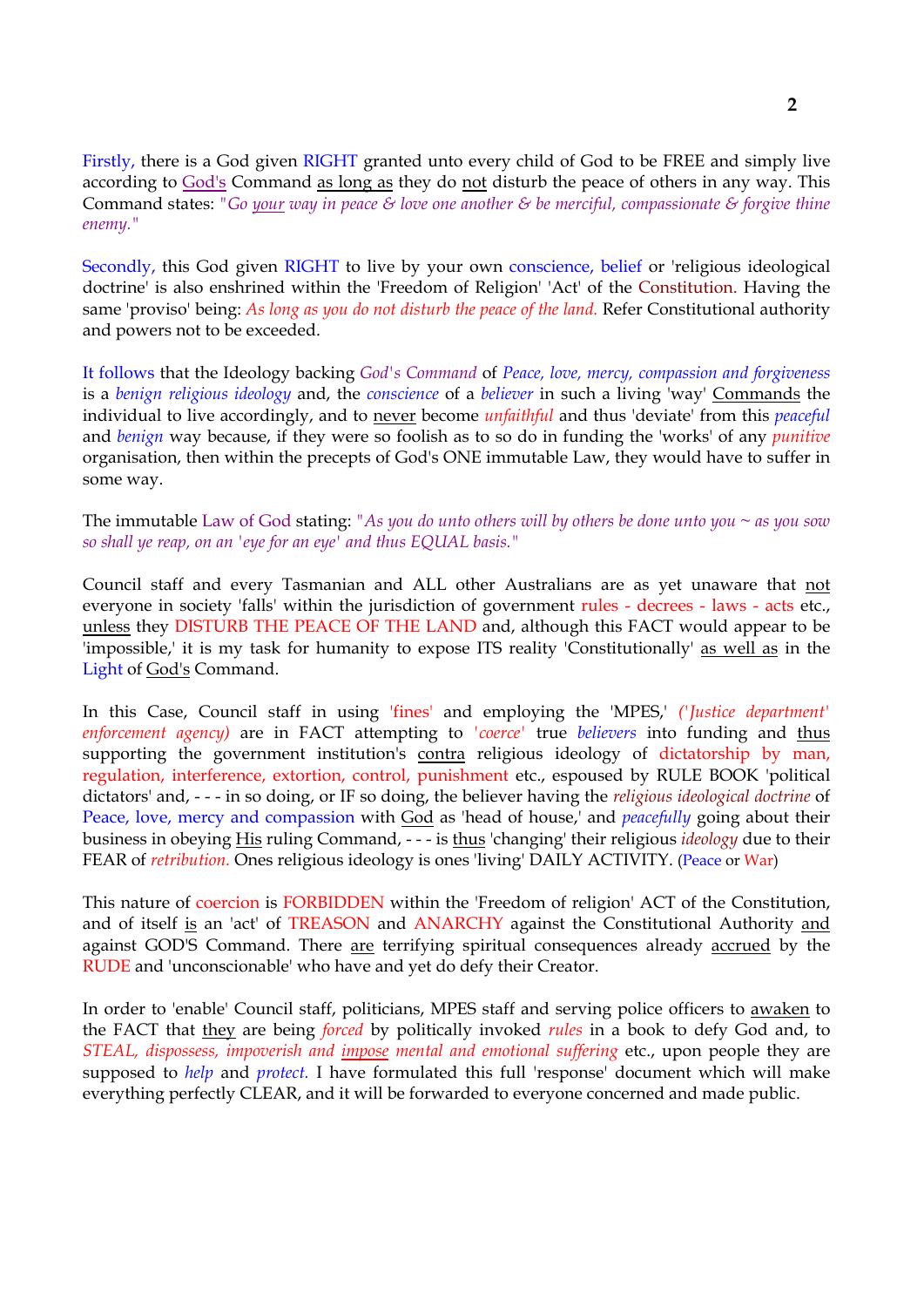It will then become a 'personally informed decision' by EACH individual whether they treat my 'words' with derision or not. It will also be a personally informed 'choice' by each to turn and face their God and bow to HIM and His COMMAND or, to continue along the road to eternal suffering and damnation, being their present destiny (Hell) and being their God given 'right' and freedom of choice to so do.

*Threat and coercion* to 'pay up or else' is ultimately backed by *force of arms,* (armed gunmen) and has become the 'order of the day,' and this is made very obvious on the leaflet issued by MPES to their 'victims' in the images below.

I am deeply concerned for the *spiritual* AND coming *physical* welfare of everyone being forced by RULES to defy their Creator, for they place THEMSELVES within the 'eye for an eye' *punitive* aspect of God's IMMUTABLE Law: *"As you do unto others will be done unto you."*

People in official positions or mandated by rules have been deceived into believing that their 'official' status or 'badge of office' somehow voids, nullifies or avoids the implementation of God's Law. 'IT DOES NOT' say I the 'messenger' of the MOST HIGH.

I will be advising Mrs. Barnes \* that IF she is so foolish as to pay any 'fine,' that she would be proving to God that she has changed her religious ideological belief in PEACE and obedience to God's : *"Go your way in peace & love one another and be merciful, compassionate and forgiving"* Command, being the result if she funds and thus supports an organisation having the PROVEN contra ideology of interference, domination, punishment and WAR.

I will also advise her that in funding a contra ideology, she would thus be complicit to INIQUITY. Being the mental and emotional and other 'harm' caused to God's other children by State 'servants,' and she would lose her present status and *protection* of/by God for becoming an *unfaithful* 'infidel.' (Non believer)

I will also be advising Mrs. Barnes that no true believer needs to join any political 'party' nor vote for another mortal to be their 'head' to lead them or mislead them. For she must simply TRUST totally in God and His Command as her 'guide' to happiness and true freedom in His Paradise.

Mrs. Barnes \* - This document was 'inspired' due to Mrs. Barnes having her driver's licence suspended through failing to pay a \$20 parking fine which was referred to the fines enforcement office agency for enforced collection.

It remains as yet 'unseen,' but the FACTS as seen by God and me are, that the officers of the 'government' organisation are presently waging an *uncivil* 'Civil War' of repression and extortion against Tasmanians.

This is an 'activity' which will shortly result in a full scale response by the oppressed and repressed community, and the armed 'Civil war' combats seen taking place in other lands over the equator will take place HERE, as *fearful, desperate, angry* 'mad' men fight their oppressors who ARE themselves *ignorant & arrogant* 'mad' men presently causing them harm and destroying their livelihoods and lives.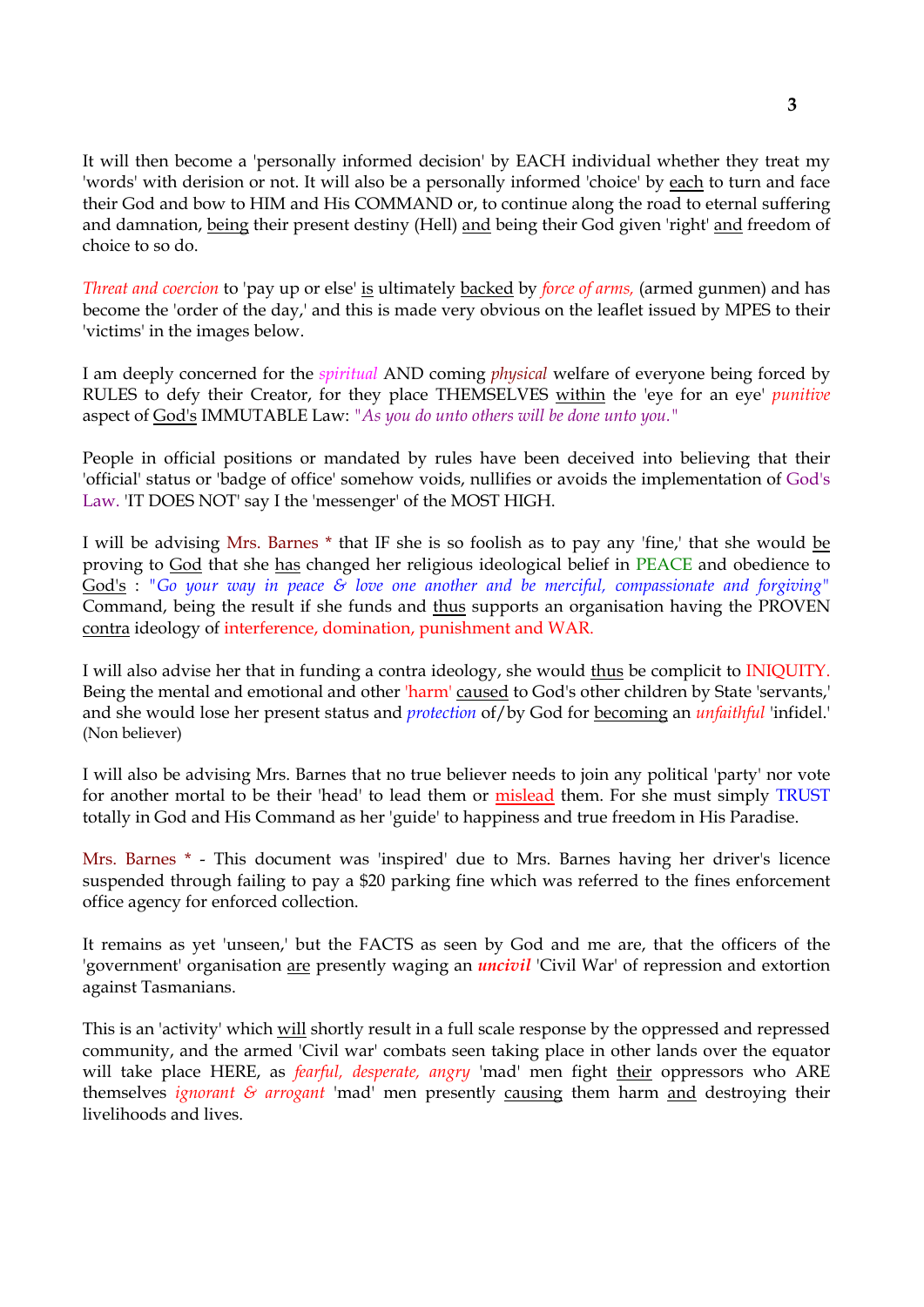The following images found on the government Justice of Tasmania debt collection agency brochure sent out to purported defaulters are all very *intimidating.* They are also *threatening* and *coercion.* All show just how far those 'empowered' will 'go' in order to ensure that even a default of .20 cts on a parking meter is collected, and at the same time there is absolutely NO 'concern' nor compassion nor mercy shown. Further to these coercive threats are the 'indicated' other penalties of public humiliation, jail and more.









It is too 'simplistic' to say: *"They deserve punishment because they should have put money in the meter in the first place."* Why? Because anyone who instigates setting the 'blood hounds' upon another sister or brother ON BEHALF OF A RULE in a book is 'deluded' and INSANE by virtue of the fact that their 'wage' and work position blind them to 'REALITY.'

Mankind has been so programmed to the 'ways' of the Dark that 'he' sees not his OWN *deserved punishment* to BE due to his/her arrogance, ignorance or vanity, and lets 'face it,' anyone *extorting* funds from another 'legally' or otherwise and *seizing* their assets and *suspending* their driving rights and CAUSING mental and emotional *trauma* to them and their family is a person who is DESERVING OF THEIR FATE as God's forces 'ahead' will them BERATE.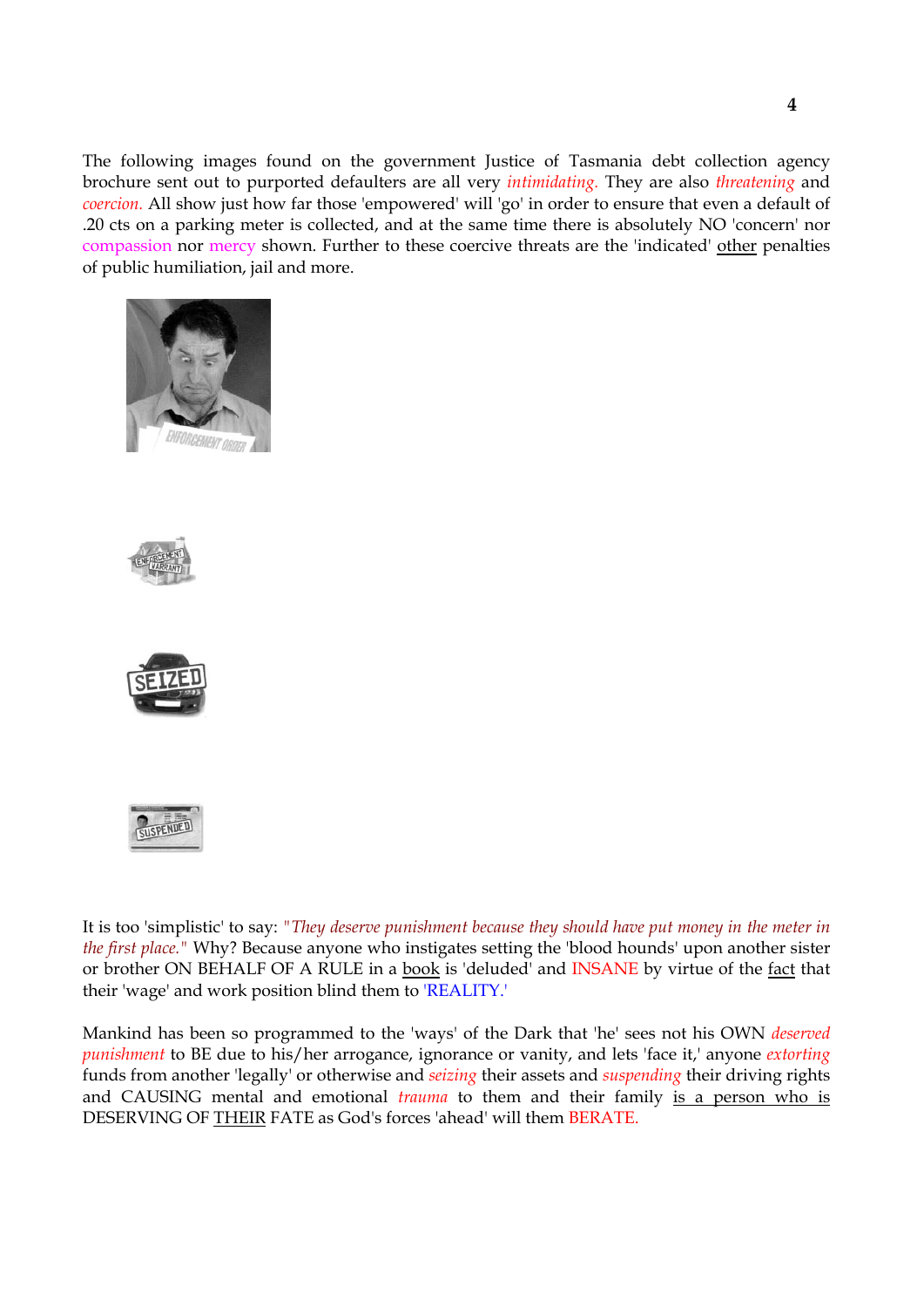Please now 'awaken,' for any 'Act or rule' in a book enabling YOU or forcing YOU to defy God and intimidate or harm others, is a very dangerous decree.

Why not try and see that to take a 'wage' and then have to engage in ACTIVITY which is a contravention of the precepts of the Command of the Sovereign Ruler God is insanity. Please see the irregularity and arrogance of the below rules given by the Tasmania parliament:

The government debt collection agency state the following 'options' available to their 'victim.':

17. Options for dealing with infringement notice issued by fee-paying public sector body (1) A person who is served with an infringement notice that was issued by a fee-paying public sector body must, within the period allowed on the notice and subject to subsection (6), do one or more of the following:

(a) pay the monetary penalty in full to the issuing authority;

(b) apply to the issuing authority for withdrawal of the infringement notice;

(c) apply to the issuing authority for a variation of payment conditions;

(d) lodge with the issuing authority a notice of election to have the offence or offences set out in the infringement notice *heard and determined by a cour*t.

(2) A fee-paying public sector body may approve or  $refuse to approximate approximation under this$ </u> section and must notify the alleged offender of that approval or refusal.

The reader may 'note' that 'Council' officials may REFUSE to permit their victim a 'hearing' in a Court of Law. It follows that the 'cries or pleas' of their victim may be UNHEARD even though they may NOT be 'guilty' of any offence under ANY State or Council 'Act' due to HAVING *immunity* within the Freedom of Religion Clause of the Constitution which is revealed herein and, -

As it is incumbent upon every Magistrate to ENSURE that the 'laws' used to punish people ARE in compliance with the Australian Constitution, it follows that the enforced punishment of a person who is a person who is NOT 'guilty' within the Acts of the Constitution means, that those who denied them the opportunity of being heard OR those who overrode their 'pleas' of 'innocent' are themselves guilty of Treason and Anarchy for operating outside of the Authority granted unto them by the Constitution AND, - - -

In 'any' event their Creator, irrespective of the decrees or rules or laws of man, FORDIDS the use of force or punishment, for both are in contravention of the precepts of **His Command.**

**Rules** state: "Obey this edict or else" – the 'else' being the \$ fine 'punishment.'

The 'punishment' states: "Pay the \$ fine or else" – the 'else' being the added \$ 'Ransom' demand. The 'Ransom' states: "Pay this added amount or else" – the 'else' being seizure of property or, it may also be an 'awful' lot more, for more 'rules' rulings enable the 'Sell the bastard up' attitude which means:

"STEAL everything he has and make him and his family HOMELESS."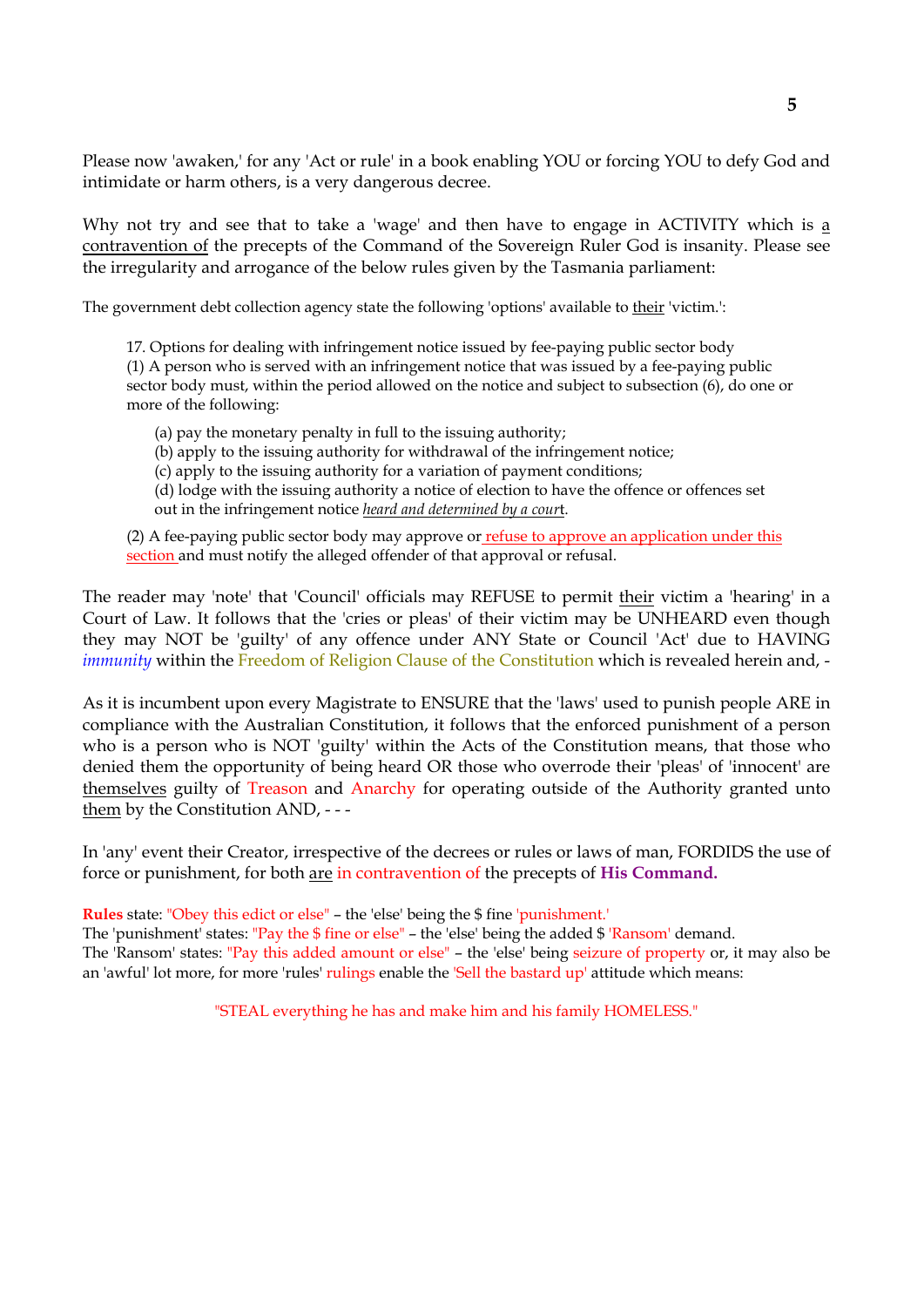#### **~ MPES – Criminal intent & deed ~** Monetary penalty extortion service The 'Oath' of Retributive Justice

Dear Mr. Cocker 'director,' I wish to advise you, as well as the whole Tasmanian community of my VERY GRAVE concerns for your physical and spiritual welfare because, I DO PERCIEVE and JUDGE the ACTIONS of your TEAM and yourself as:

"Conduct UNBECOMING" and as being of criminal intent and deed and, - - - I also 'judge' your actions as being UNLAWFUL, treasonable and OPEN ANARCHY as you wage WAR clandestinely upon THE PEOPLE of this Island State.

It is my INTENT to reveal to you why I so Judge so that you, and each of those responsible for empowering you, together with those who assist your activity, the police, magistrates and jailers can come to a personally informed decision as to their ongoing ACTIVITIES.

Are you aware that it is a 'contravention' of your own laws, rules and Acts of the Tasmanian constitution to go forth and DISTURB THE PEACE of the land for any reason?

Are you aware that the **'Freedom of Religion'** clause of the Australia and Tasmania Constitution overrides, overrules and NULLIFIES any Act, Rule, Law, Decree invoked subsequently in 'some' cases?

Are you aware that to IGNORE said **Constitutional Authority** is in itself a CRIMINAL ACT OF TREASON and proof of ANARCHY?

Are you aware that some, if not all, of your ACTIVITIES undertaken to extract moneys from the public are totally in defiance of God's Holy command and that such activities place you and all complicit within the PUNITIVE factor of God's 'eye for an eye' Law?

Are you aware that those empowering YOUR activities, be they superiors or the 'RULES of engagement' are in fact enabling and forcing you to TERRORISE citizens, thereby causing fear, panic and emotional trauma, loss, deprivation of liberty, inconvenience, harassment, and that your actions and threats are coercion, intimidation and much MORE?

Are you aware that these ACTIVITIES are in FACT a 'sign' that there is a TERRORIST organisation (MPES) operating within the Tasmanian state and ITS SOLE purpose is to assist OTHERS to continue on in their extortion RACKET?

DO YOU "SIR" KNOW of the consequences of your ACTIONS?

Do you Sir KNOW that there is a massive GROUP of individuals who have the INTENT and CAPACITY to annihilate you and all your staff and 'supporters' who use you to collect THEIR purported debts?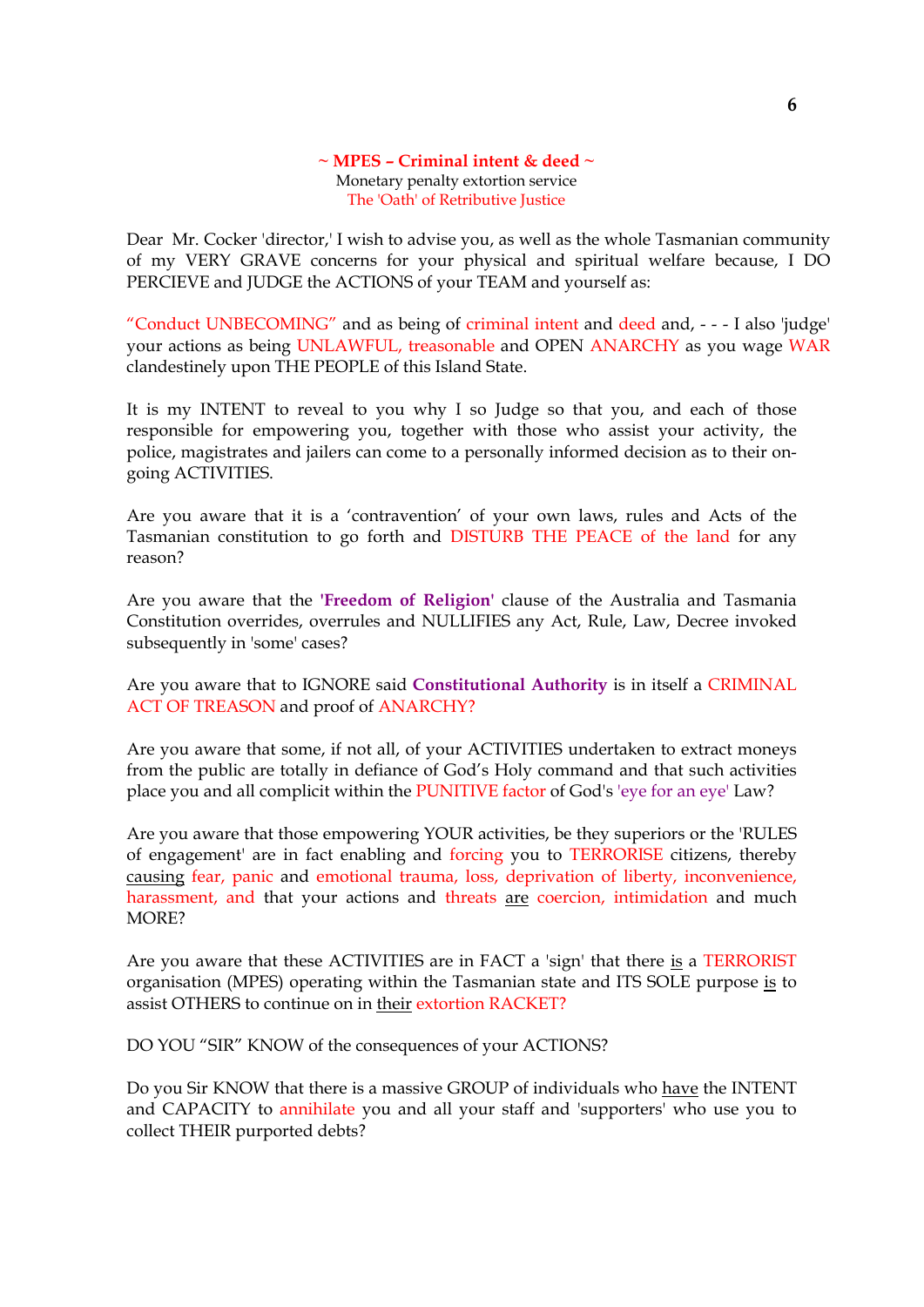Are you aware that the ONLY things standing between your group of collectors and agonising liquid terror and excruciating TORTURE is the power of my pen?

Have you heard of the Australian boomerang which flies UP and AWAY and then TURNS and RETURNS and as it falls it gathers speed and strikes the one who THREW it with an EQUAL FORCE?

Are you aware that the law of attraction (energy) is IMMUTABLE and that it is A LAW UNTO ITSELF?

Are you UNABLE to see that you do carry, and wield a black spear which has a tip running with BLOOD?

I say it is YOUR blood, for all you DO in the name of a RULE will come back very soon to not only haunt you, but it can and will keep you chained to ITS 'will' and it will torture you and all your followers.

Who am I? I am 74 year old African from Tanzania (the flower of Africa) who now lives in Tasmania the land of the 'deadly night shade' being the 'flower of Death and Satan's BREATH.'

I am a visionary and a spirit medium with POWERS untold, who has a soul very old and very bold and as said, - - - the ONLY ONE able to disable the spell over your mind and the minds of ALL COMPLICIT to your treasonable WAYS.

Please consider this; a fallen soldier is one who 'as YOU' believed that their mandate or flag or orders given place them above THE NATURAL LAW OF THE LAND but, none, not even you, as yet understand IT and ITS powers.

At least the soul of the 'fallen' soldier believes that he 'fell' HONOURABLY whilst defending the people WHO paid his wage. BUT, - - -you? What is honourable when the dog bites the hand of the master who feeds it? Can you not see that you are in fact waging *war* upon the community which feeds you?

What happened when Japan bombed Pearl Harbour and awoke the sleeping GIANT?

What is now to happen when THE PEOPLE of 'OZ' awake from their reverie due to the ones they feed (MPES) are 'found' to be 'waging war' upon them and their FAMILIES?

Can you not SEE that rules 'enabling' your 'heavy handedness' and ILLEGAL activities ARE destroying the emotional state of citizens and are INCITING CIVIL UNREST as your text letters INVADE every home and cause endless worry and trauma?

Brother, I AM a more loving person to you than your own mother because I truly 'FEAR' for your material and spiritual SAFETY, and my 'net of security' can ONLY catch you before you FALL if you are able to comprehend what I say.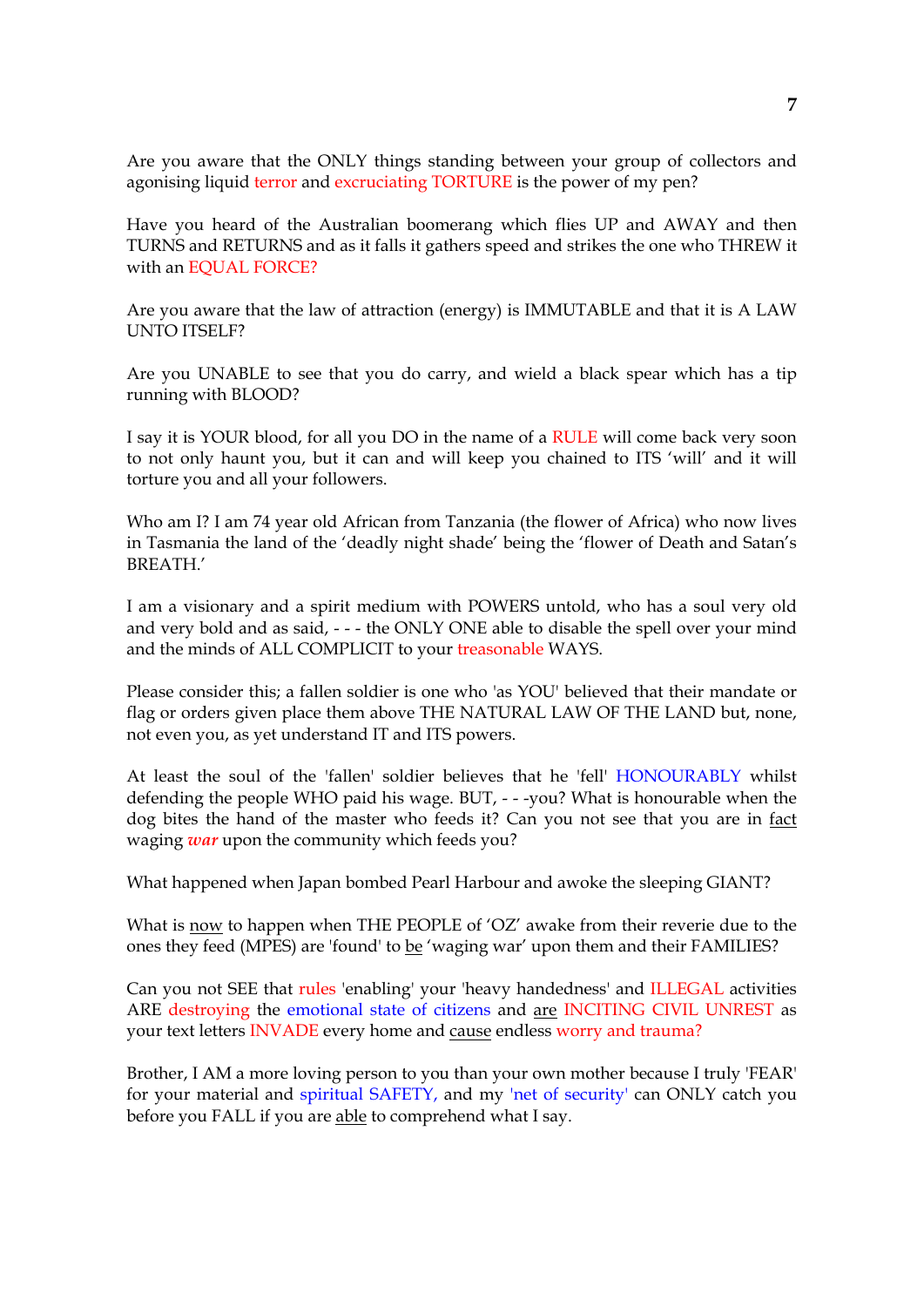From where I ask does your mandate to BE a **Mafiosi BOSS** emanate?

It is directly from HELLS gate say I, and I am as said a man with ENDLESS sight who can see spiritually, for I AM a spirit medium empowered with sight INTO the depths of the DARK from whence stems all cunning and deception and DESTRUCTION.

As your statement of account notices are printed having the words Department of Justice…Tasmanian government…. it will be proven by me herein that 'the government' is an organisation whose officers and officials and heads of departments and individuals are operating ILLEGALLY and that IT is in FACT a 'LAWLESS society' which has seized control of the 'whole nation' of Tasmania.

# **LEGALITY** – **JUSTICE** – **BRUTALITY**  $-v/s-$ Honesty - hospitality – reliability - (being good for the people)

**~~~**

Who are the self -righteous members of society in this land being TRUE 'representatives of the people' who so say being, that they are honest and reliable?

Are they the ones who are elevated by man and God to voice their 'inspired' IDEAS and enshrine THEM in books of TEXT in the 'guise' of legality and justice so as to be the opposite and thus self-enabled to impose and disburse brutality?

Is it truly beneficial for the people to be ONE who is oh so arrogant as to defy their CREATOR and submit their 'testimony' and then so OPENLY disturb the peace of the land for 30 pieces of silver?

Where is the hospitality and share and care for the simple and poor and suffering when one uses the "excuse" of 'ITS the LAW' to impoverish and terrify and cause harm?

What is the Law? It is I to REVEAL the REALITY of that and it is so written by my hand for all to read and is listed or linked below.

It is the immutable *'Law of consequence,'* being THE REALITY which all must now see, especially those of the MPES 'society' and their friends who elevated their "Role of Impropriety" in the 2005 (Monetary Penalties Enforcement ACT) which IN FACT is naught but an IDEA manifested into a DIRECTIVE which enables STEALING and IMPOSING suffering and loss upon the community and an act which places ALL enforcers within the LAW of the Dark Sovereign Power.

#### **It is the LAW of PUNITIVE RETURN.**

An irrevocable JUST and HONOURABLE 'LAW of absolute JUSTICE.' THE LAW OF GOD – Lex Talionis …An eye for an eye and a tooth for a tooth. It is the: "As you do is done unto you on an EQUAL basis" Law of God's ENERGY.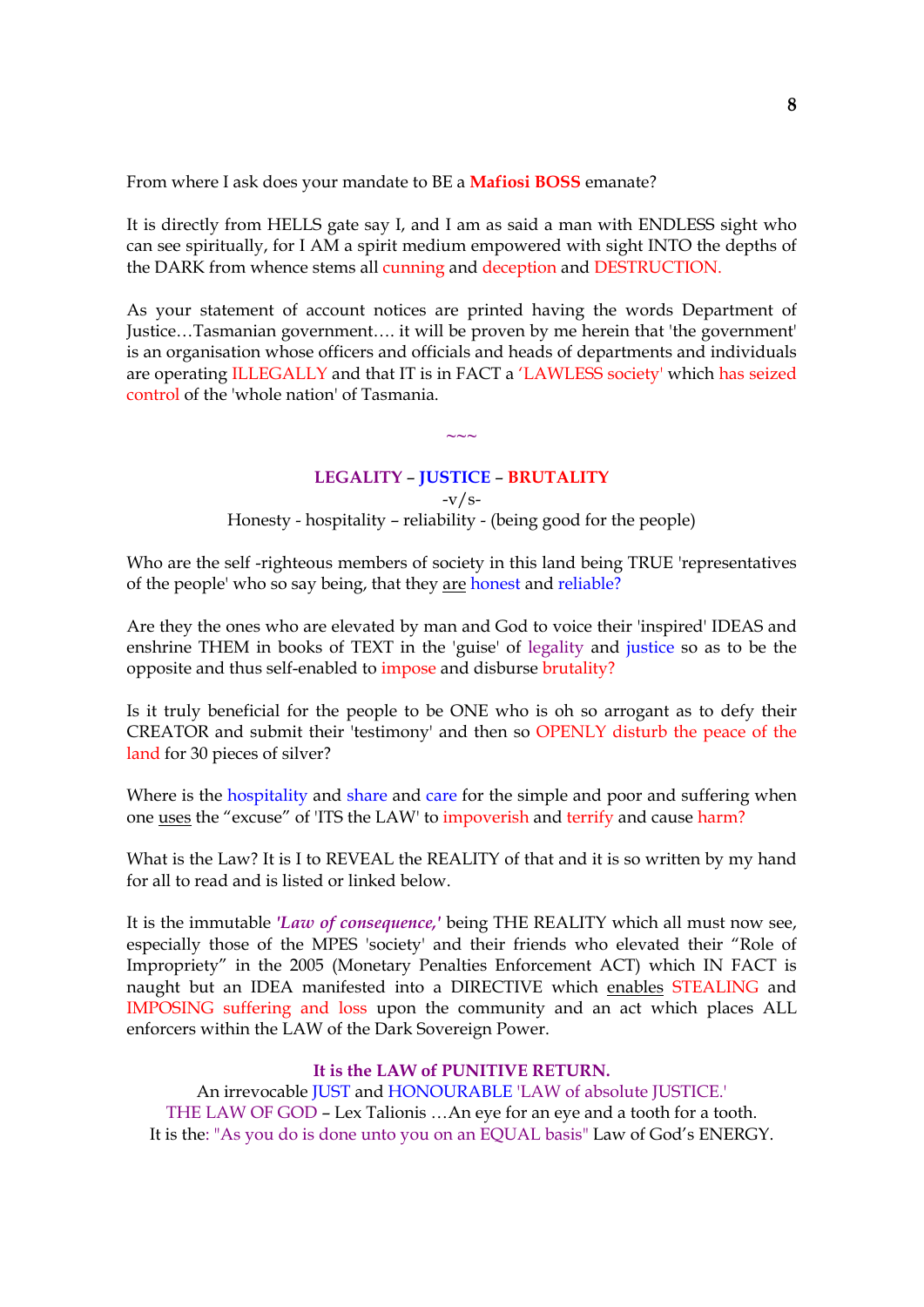### It is I to simply STATE:

If you persecute people because of their 'alleged' \$20 debt to another and cause them ongoing suffering and loss of income and emotional trauma and seizure of their property then your actions are 100 to 1000 times MORE than the equitable "Lex Talionis – EQUAL LAW OF RETURN."

So 'please' do NOT 'complain' as **God's** *retributive forces* 'pay you back' on a ONE for ONE basis, being all you imposed upon others returning upon your HEAD in the manner revealed by ME in my **Testament** to humanity.

The DESTINY I see AHEAD for ANYBODY who defies our **God** is a destiny of eternal MISERY but that IS YOUR CHOICE for assuming that a 'job' backed by a national 'flag' or a mandate or a badge of office somehow nullifies or 'voids' the LAW of THE CREATER.

## A 'grave' *error of belief* and *injustice* to oneself indeed.

All I have DONE is my best to show YOU and awaken you to your error of 'living way' so as to assist you and all to SEE that your daily INTENT and DEED is *pure liquid EVIL* in action and IS also pure *arrogance, vanity* AND *insanity.*

### **AND**

The dark multitudes of spirit forces controlling your thoughts and thus using YOU and keeping YOU locked into a state of 'delusion' have the SOLE INTENT of destroying YOU and, - - -

This they WILL do UNLESS you 'lay down' your 'paper trail' MACE and become a 'lamb' and *meekly* and *humbly* now BOW your head in shame and OBEY your God's Command clearly exposed and given by me and prepare to 'suffer' what you have already accrued being YOUR 'Just' DUES.

There is NO half measure in this point in eternal time, for our God IS to separate the 'Just from the Wicked' in the manner revealed by me and everybody KNOWS that they personally require, need or desire *peace* and *happiness* and NON *interference* in their personal lives but, - - -

For some 'strange' reason they FAIL to see that for this to take place it is they who have to LIVE IT PERSONALLY, (The code of conduct activity philosophy POLICY) and NOT *interfere* in the lives of others for ANY reason *NOR 'disturb their peace'* nor make others unhappy.

Everyone is presently 'living' in DIRECT opposition to the Christian principles Commanded by God. Why? Either for a 'wage' or to satiate their inner *dark emotional energy* (Sin) which IS merciless, vindictive, aggressive, cruel and unforgiving.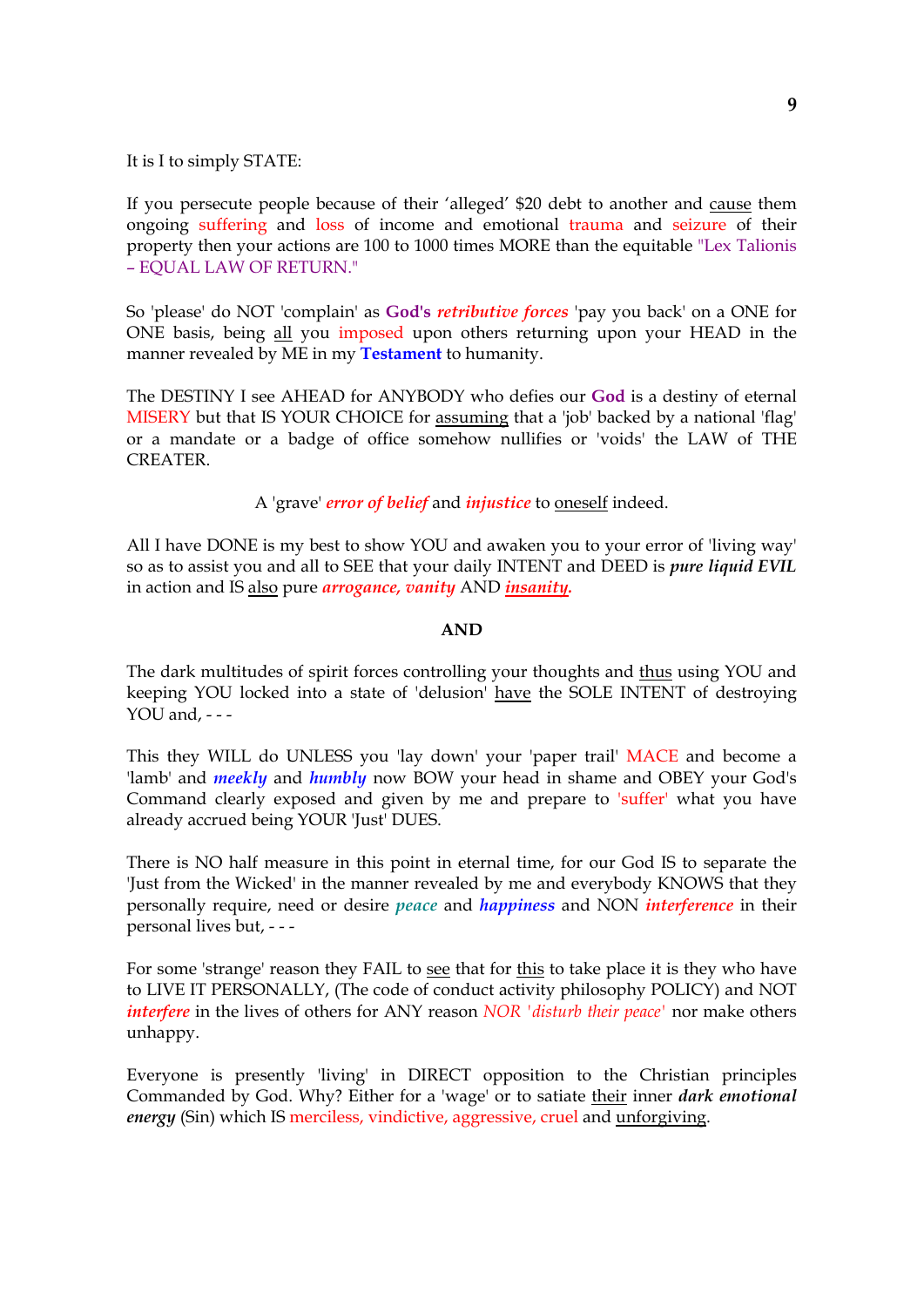The Australian based organisation naming itself 'The government' obviously professes that its 'leaders' are of the Christian Faith in the belief that THE CREATOR is the Sovereign Authority guiding them each day (and Tasmania) but as for the 'Lord's Prayer' spoken in parliament:

Our Father, which art in heaven - Hallowed be thy Name - Thy Kingdom come - Thy will be done in earth as it is in heaven - Give us this day our daily bread and forgive us our trespasses as we forgive them that trespass against us – etc.,

It needs to be UNDERSTOOD by politicians that God's 'WILL' is always done being the fulfillment of His *'As you did sow goodness so shall ye receive goodness'* IN HEAVEN but, - - - it implies that AS politicians and their *enforcers* SOW *interference* and *intimidation* and *destruction* it shall so 'pass' that THE SAME shall BE *imposed* upon their HEADS and, - - -

As politicians and their enforcers NEVER **forgive** those who 'trespass' against their commanded *'rules,'* it FOLLOWS that said enforcers and politicians themselves will NEVER be forgiven for *trespassing* against **God's** Holy *"LOVE ONE ANOTHER & BE merciful, compassionate and forgiving"* Command.

What is it within man that leads man astray? The 'sin' they drew IN.

The 'sin' is the dark energy being the negative emotions. All negative emotions lead man astray, and for those 'heads' of organizations one of the worst is that of LUST, for IT is powerful indeed:

> The - Lust for POWER. The - Lust for CONTROL. The – Lust to DOMINATE. The – Lust to SUBJUGATE. The - Lust to OWN everything. The - Lust for WEALTH untold. The – LUST for SELF gratification. The – Lust to SATIATE other dark emotions.

Indeed the very 'vibration of negative emotions is the 'channel' to THE DARK 'devilish' foe of man and it is HIS thoughts which appear in the mind of the 'lustful' and *unwary* with ITS cunning IDEAS which *enslave* all in making them unconscionable and unkind.

How does IT so do? IT **'justifies'** the need for the continued USE of ITS *dark energy* being the 'fruit' of the Tree of the knowledge of good and evil of which our God FORBIDS man to use.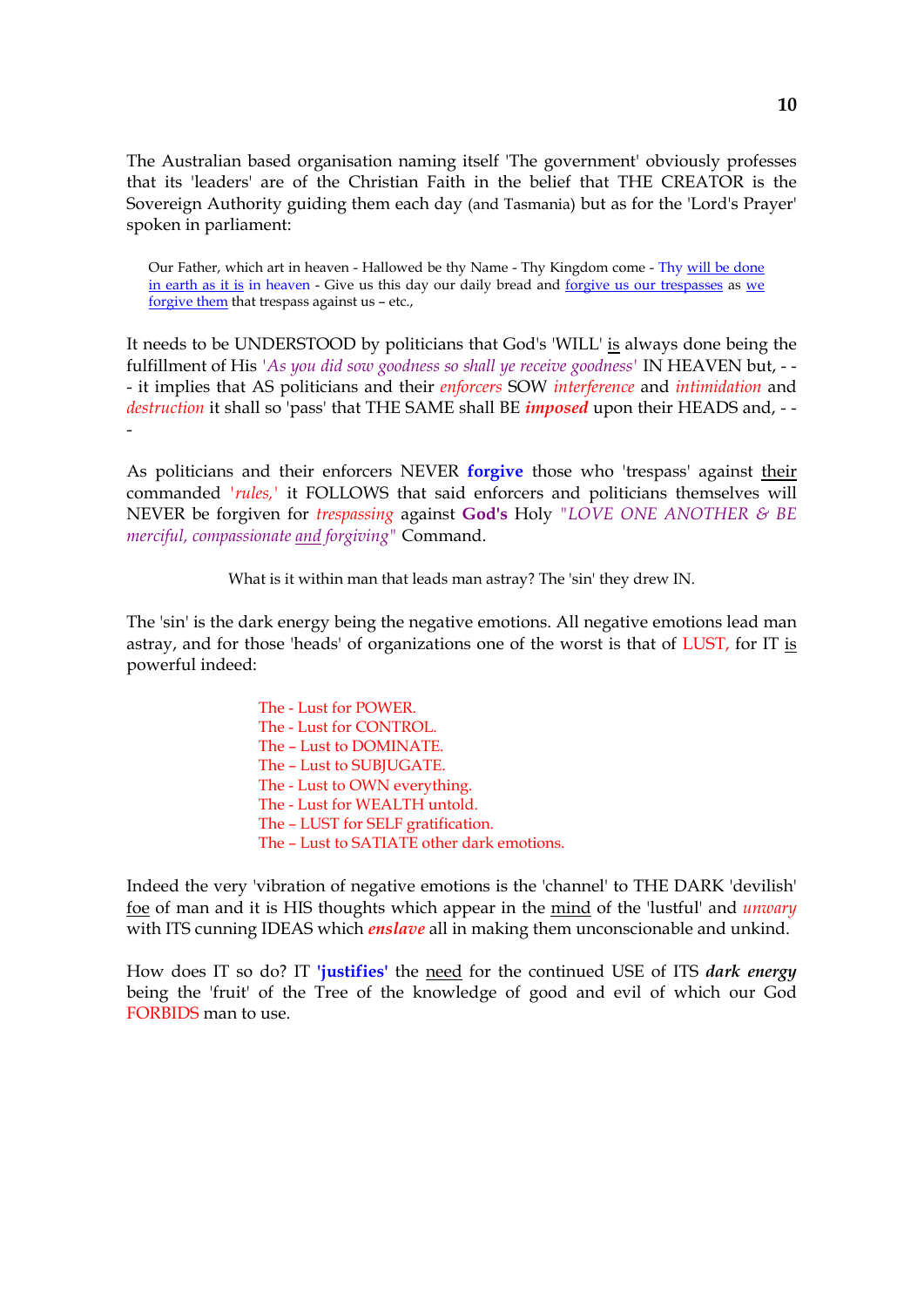It is the TIME now for mankind to SEE that people raising UP controlling institutions invoke decrees and rules to BE their ideological code of conduct POLICY being 'The rule book religion' whereby they cannot then exercise their own God given *conscience* NOR can they OBEY their **God** for the *rules* DICTATE the POLICY which is then *imposed* upon all and backed by force of arms. (Dictatorship)

So all I can DO for you, you and YOU (readers) is to ADVISE you STRONGLY to now DISOBEY any edict, decree, order, rule, act etc., in any 'book' of man's 'laws' which 'conflicts' with YOUR *conscience* or is in contravention of **God's** holy code of conduct Command to:

"Love one another and go your way in peace and be merciful and compassionate and forgive thine enemy"

For IF you do NOT, then you ARE 'doomed' to a hellish FATE.

#### AND

Under NO circumstances should one (the reader) pay ANY fines for in so doing, you would be funding an illegal mercenary operation and you would be complicit to their 'injury' or loss or suffering imposed by them upon others in the community and in so doing, you AGAIN place yourself within the 'eye for an eye' Law of God to suffer a 'part' of that which was imposed by forces supported by your monetary contributions.

It is 'noted' within Sect 9 of the fines enforcement Act of 2005 that the sole authority for the enforcement and collection process is 'given' as the 'Director' who 'appears' to be THE ONE who would be the 'fall guy' of this illegal operation but, - - -

My 'pen' advises the reader that anyone involved with either the instigation, the 'attack' or working in the office assisting the 'director' as 'mail out' of threats or 'Statement of account' or any other 'forces' men, be they police or magistrate or bailiff or prison guard, that they are ALL 'complicit' and are DAILY accruing a very *heavy penalty* indeed of mental and emotional trauma, material loss, deprivation etc., to be MET ahead as total chaos erupts over the globe.

It is also THE TIME to have the *benign* LIGHT of God as their head of house rather than any Dark Sovereign Authority. It is up to YOU the individual to now show God your True 'colours' for IF you wish to FRY then you WILL, and IF you wish to BE uplifted on HIGH you MUST obey God's decree on 'bended' knee and BE loving, kind, compassionate, merciful, peaceful and forgiving unto those who offend or abuse you.

I am doing MY VERY BEST to 'stitch you up' with TRUTH so that you can make amends to God and save your OWN soul from the **Hell Fire** which DOES EXIST.

Let us now continue with the 'legality' aspect of man's 'rules & law.'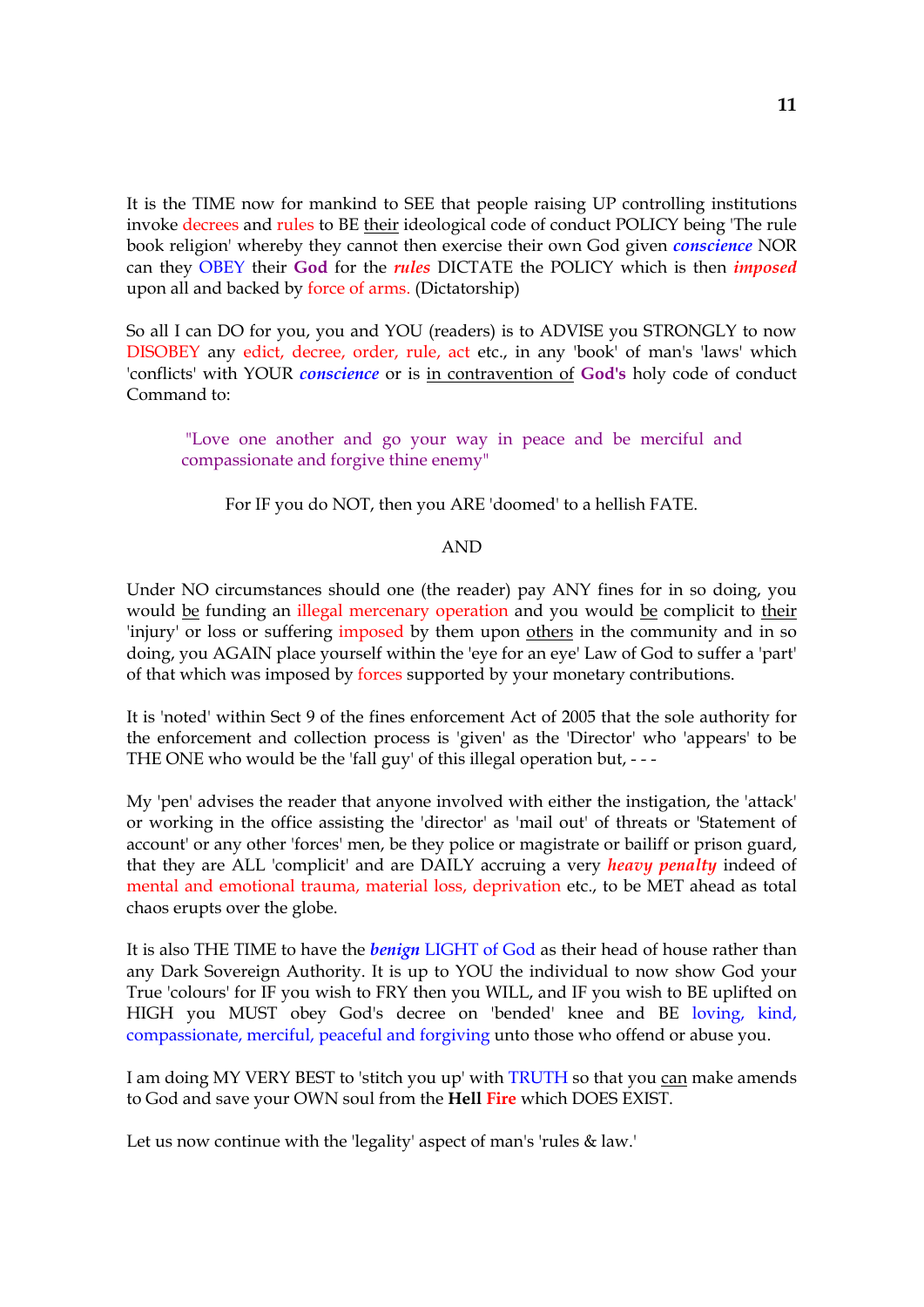## **~ Our judiciary: 23. Australian courts ~**

23.1 What role do the courts play in Australian governance?

Australia's system of courts is the third arm of Australian governance and is known as the Judiciary.

### The role of the Judiciary is to:

- apply the law as made by the Parliament
- where necessary, interpret the laws made by Parliament
- ensure that laws comply with the Australian Constitution
- review the decisions of the executive arm of governance (ministers, public servants and tribunals).

I reiterate, as the ROLE of the Judiciary is to check EACH 'case' against the Constitution, it follows that any 'action' taken by any government enforcer which is in contravention of the Constitutional Authority of the RULE BOOK of their governing organisation is a person 'Guilty' of Treason within their own text book.

For a very long time now legislators have been 'legalising' BRUTALITY, and the reality IS, that man needs to realise that our God has TWO opposing energies, one is Creative and the other Destructive, (Light & Dark) and we all receive our 'Just' deserts dependent upon 'which' energy we use in our interaction with others.

Governments are the most 'hideous' and EVIL Religions because they *force* their own 'employees' and the general public to *defy* the *'Peace & love & mercy & compassion & forgive'* Command of the REAL God and, they *force* everyone under their CONTROL to fund their 'unconscionable' ways and to thus become complicit to all their iniquitous, punitive and destructive ACTIVITY.

Note: EVIL - It is not the worker who is 'Evil.' It is the Doctrine of the Text Book RULES which is EVIL.

When a person uses a 'punitive' rule and 'throws the book' at another, they are permitting the DARK (evil) ENERGY to flow through their SOUL and they become contaminated by said EVIL *dark energy.*

The use of God's Dark ENERGY is the DANGER unto the USER. For all 'injury' or loss or suffering imposed upon another by THE ENERGY flowing through YOU becomes a DUE to YOU as the SAME energy flows through another onto YOU at some other place and time when YOU 'Reap what you sowed.'

God says: "Only 'deploy' MY Light energy and you then receive a similar return DUE of IT."

Everyone working for any 'system' live in the 'delusion' that as the 'rules' are backed by legislation authorised by some 'Monarch' or other earthly personage, that God's Law is somehow irrelevant, as is their own conscience which is overridden. It is I to now 'dis-spell' this delusion which is the cause of the eternal ONGOING suffering imposed upon humanity by the EVIL DARK ENERGY of THE SOURCE.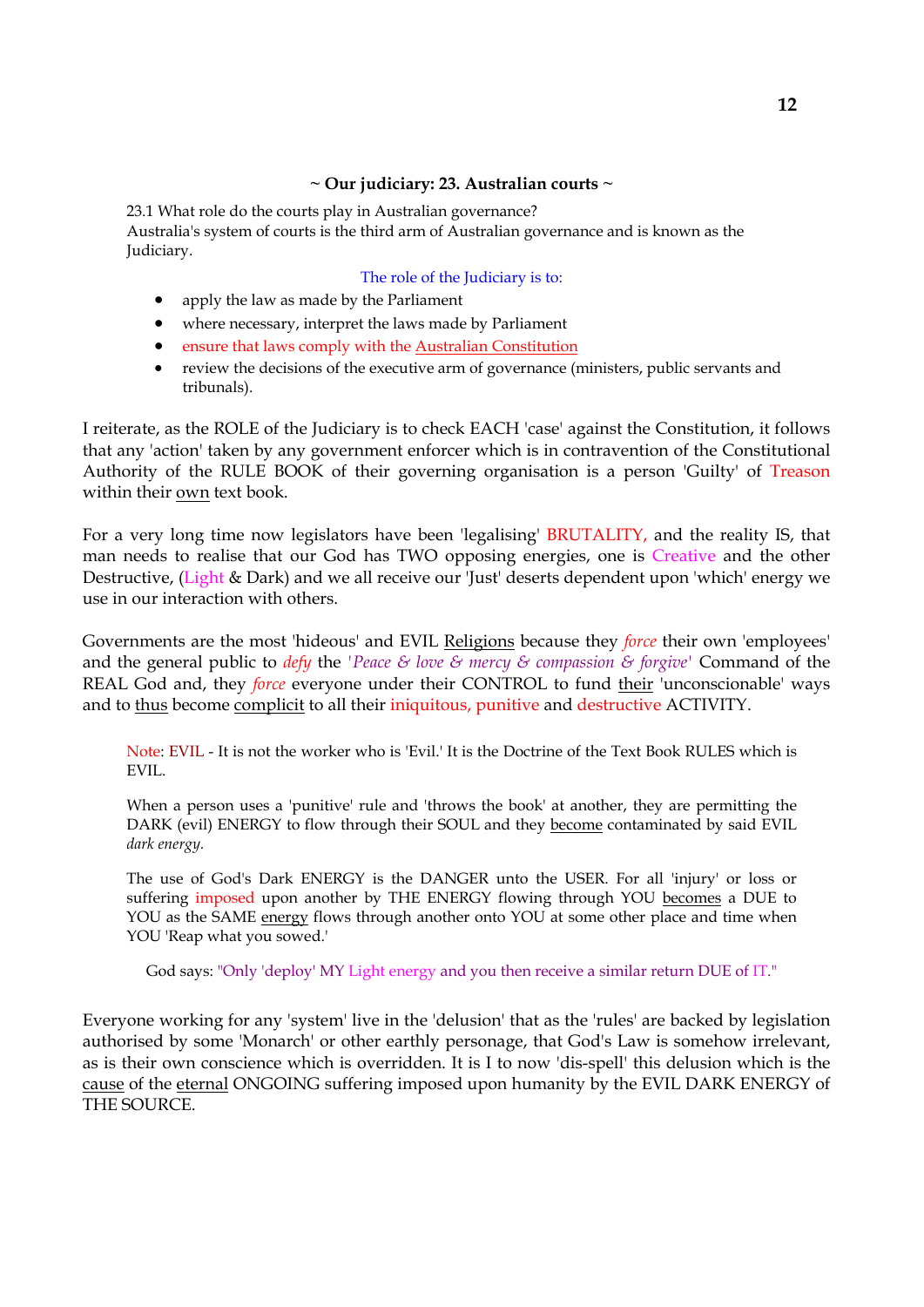# **~ Constitutional Authority - The overriding Factor ~** & The 'Freedom of Religion' Clause

**It behoves** all those in 'power' to understand the meaning of the Constitutional ACT below because from IT they obtain their 'operational' mandate.

I base my defence and that of Mrs. Barnes upon the RULING Acts in the Tasmanian & Australian Constitutions and the validity or otherwise of the claim against us hinges upon the interpretation of the word 'Religion' as well as the interpretation of the following Australian and Tasmanian Constitutional Acts:

## **Commonwealth of Australia Constitution Act (9th July 1900) section 116**

"The Commonwealth shall not make any law for establishing any religion, or for imposing any religious observance, or for prohibiting the free exercise of any religion, -

### Constitution Act 1934 (Tas)

This document includes a <u>legal guarantee of the religious liberty and equality of Tasmanians</u>. Every citizen is guaranteed freedom of conscience and the free exercise of religion under Section 46(1) of this Act.

## Part V - General provisions - Religious freedom

46. (1) Freedom of conscience and the free profession and practice of religion are, subject to public order and morality, guaranteed to every citizen.

(2) No person shall be subject to any disability, or be required to take any oath on account of his religion or religious belief.

In order to 'prove' and 'Judge' the case at hand one way or the other, one first needs to understand the meaning of the words 'Freedom of Religion' and how they are applicable to citizens of Australia and every land mass on earth.

Equally important to understand and accept is that on this 'material' level, the overriding power of the Commonwealth of Australia Constitution Act (9th July 1900) section 116 supersedes all subsequent legislation.

Section 116 of this Act is a general prohibition applying to all laws and subsequent legislation, under whatever powers these laws have been made. It does not compete with other provisions of the Constitution and it prevails over all laws and limits all provisions which give power to make laws. Accordingly no law can escape the application of s 116 and all legislative powers are subject to the condition which s 116 imposes.

Equally, the Constitution Act 1934 (Tas) and its Part V - General provisions "Religious freedom" applies to every State of Australia. Section 117.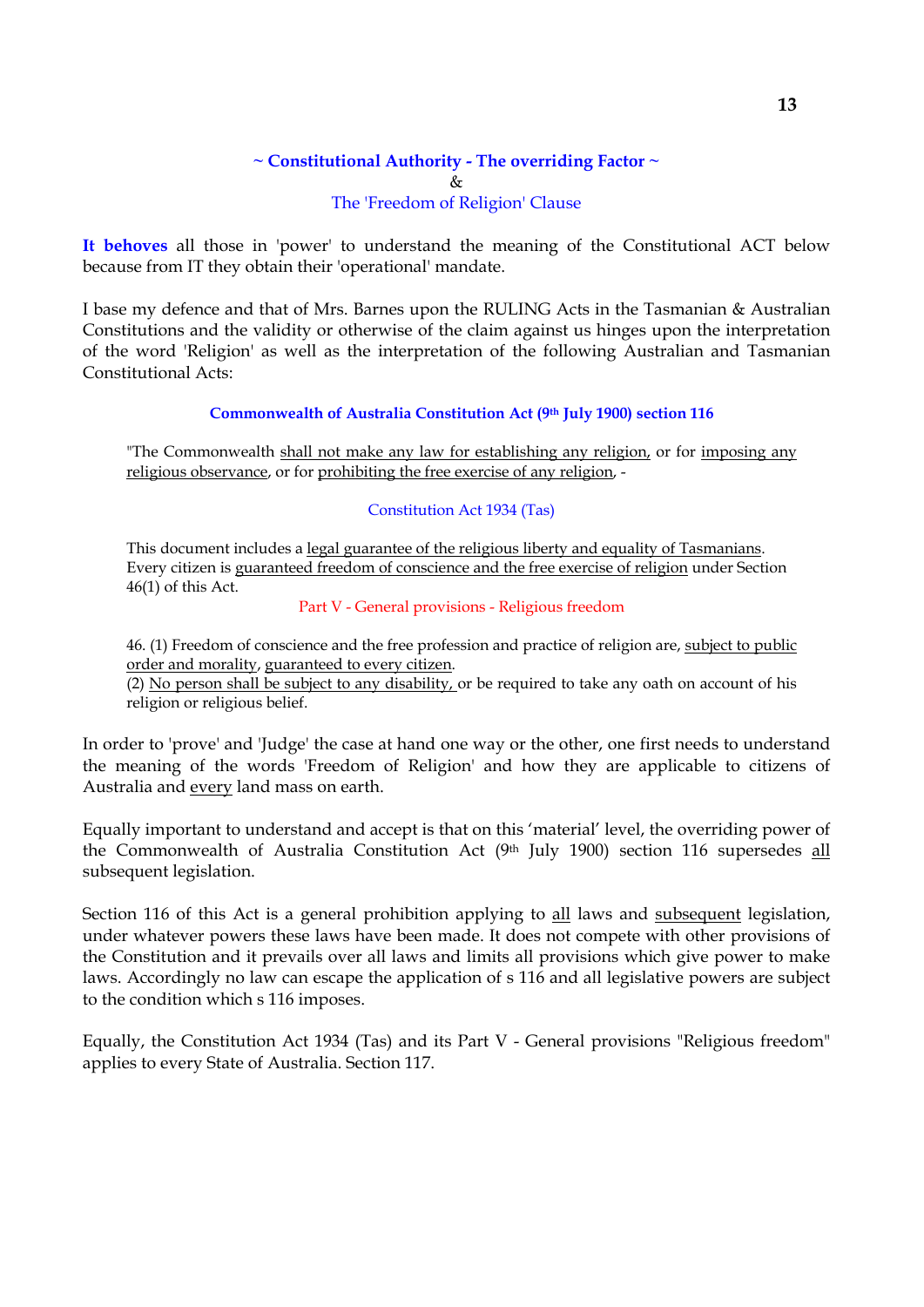**Note**: valid law \* - The implication being that State law is valid unless it is overruled by a Commonwealth Law such as the 'Freedom of religion' Act, an Act that is only 'valid' to those who have not disturbed the peace of the land.

It follows that the 116 'Freedom of Religion' Clause giving immunity and protection to those who wish to live by their belief, as long as they do not disturb the peace, clearly overrides any latter day Traffic Act that of itself is not a 'code of conduct' road safety policy *assuring safety*, but is simply a tax. It is the issue of 'tax' that is the point in contention.

Clause 5 of the Commonwealth of Australia Constitution Act says: Operation of the Constitution and laws [see Note 3] This Act, and all laws made by the Parliament of the Commonwealth under the Constitution shall be binding on the courts, judges, and people of every State and of every part of the Commonwealth, notwithstanding anything in the laws of any State.

And: In the Annotated Constitution of the Commonwealth of Australia, Section 330 titled "Its Interpretation," John Quick and Robert Randolph Garran say:

"In the exercise of the duty of interpretation and adjudication not only in the High Court, but every court of competent jurisdiction, has the right to declare that a law of the Commonwealth or of a State is void by reason of transgressing the Constitution.

This is a duty cast upon the courts by the very nature of the judicial function. The federal Parliament and the State Parliaments are not sovereign bodies; they are legislatures with limited powers; and any law which they attempt to pass in excess of those powers is no law at all it is simply a nullity, entitled to no obedience."

I believe that in order to satisfy my God and His command, that I must only contribute to the benign aspects of societal provision of services because I believe that if I contribute 'tax' money to the State coffers that I would in fact be paying the wages of the enforcers.

This would not only make me complicit to all the suffering that they impose upon others in the course of their duty to the 'rules of engagement' that dictate their actions, but would result in me automatically placing myself within the punitive aspect of God's Law*: "As you or your servants do unto others will be done unto you,"* and God would see me as a 'faithless' mortal for seeking the protection of men rather than from Him.

Summarising the facts given - Neither I nor Mrs. Barnes can deny our belief in 'Peace at all times and in all situations,' being the basis of our religious ideology. I for one would also be denying my conscience. This I would surely do if I funded the coffers of an institution having the proven contra ideological belief in "Control, punishment and War." Given my beliefs, and the overriding 'factor' within the Constitution of the land, I should be neither 'coerced' nor punished using the prescribed traffic Act.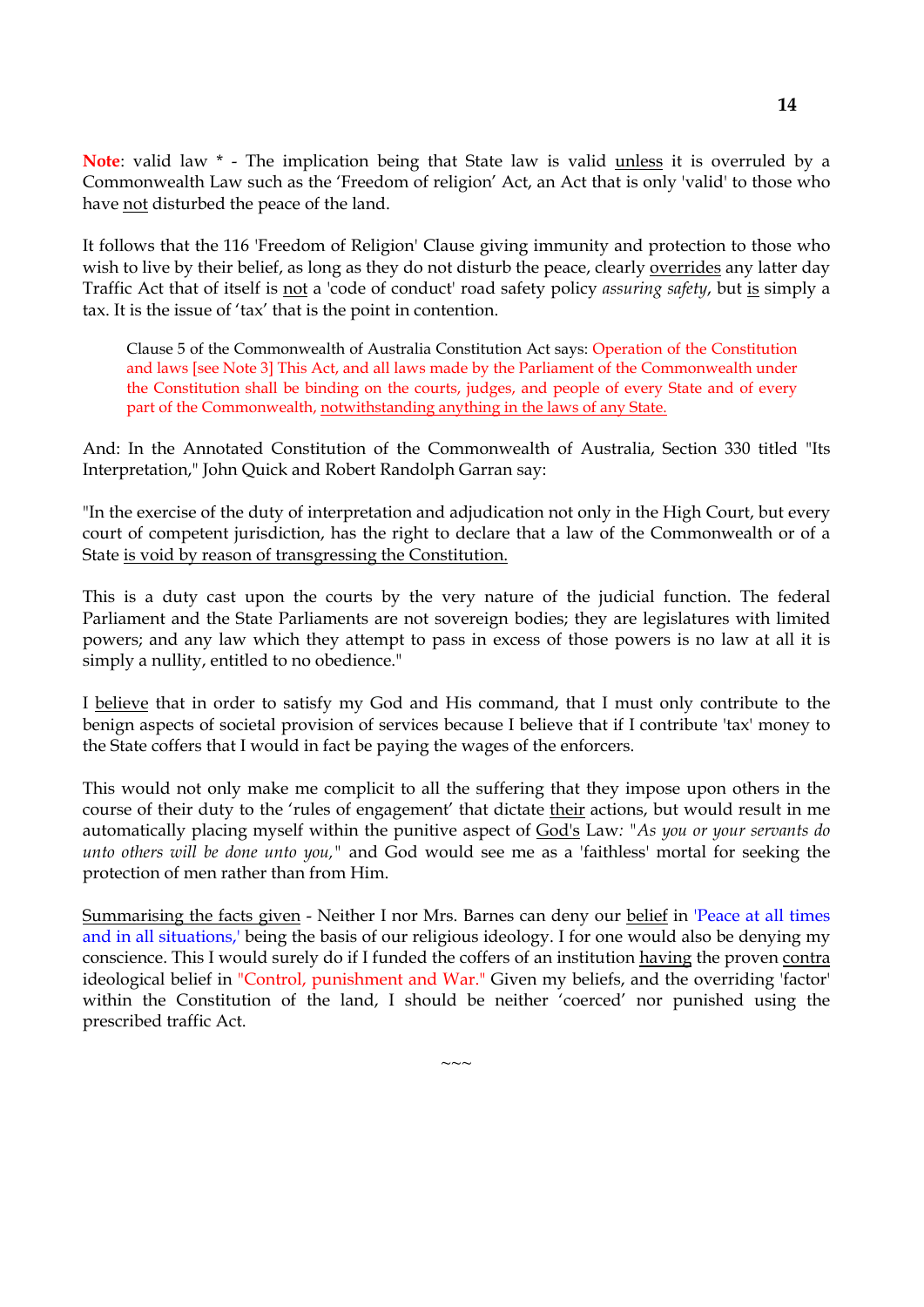## **~ 'What is the meaning of the word 'Religion' ~**

**The right** of and importance of Religious freedom for the citizens of Australia has been clearly affirmed by the rulings by the High Court of Australia (*The case of Church of the New Faith V Commissioner of Pay roll Tax (Vic) 1983 154 CLR 120*) where:

Justices Mason and Brennan, in a joint judgment, stressed the importance of the case in determining fundamental questions of religious freedom in Australia and the extent to which an individual is free to believe and act without legal restraint.

Justices Mason and Brennan said, "Freedom of religion, the paradigm freedom of conscience, is of the essence of a free society. The chief function in the law of a definition of religion is to mark out an area within which a person subject to the law is free to believe and act in accordance with his belief without legal restraint."

The definition affected the operation of the religious-freedom guarantee under the Constitution and many other laws granting religions special benefits. "Protection is accorded to preserve the dignity and freedom of each man so that he may adhere to any religion of his choosing or to none," they said. "The freedom of religion being equally conferred on all, the variety of religious beliefs which are within the area of legal immunity is not restricted." The judges stressed the importance of the "Actions of the adherents" rather than the dogma itself.

I believe that the word 'Religion' is the belief in a Superpower entitled to be revered and obeyed and, IT IS THE IDEOLOGICAL CODE OF CONDUCT POLICY of the individual. I believe that THE policy is as Commanded by the Sovereign Power (God) which is to be obeyed.

Note: Australia's own Macquarie dictionary – page 835 (Compact version)

**Religion** - - the quest for the values of the ideal life - - - the ideal, the practices for attaining the values of the ideal, - - *-* a system of belief in the worship of a supernatural power or God' or the recognition by man of a superhuman power entitled to obedience, reverence, and worship.

.

**Religious** - - scrupulously faithful, pious, devotion - - - this means that ones 'religion' is not any named 'Church' organisation, but it is the policy of ones daily code of conduct interaction with other children of God.

Any fine or punishment imposed by a person or magistrate upon an absolute pacifist who was not disturbing the peace is a coercive attempt into forcing a person into changing their ideology (religion) by funding a contra 'punitive' doctrine and is an unlawful activity within the Constitution.

I believe that the Tasmanian and Commonwealth CONSTITUTIONS are 'The Sovereign Ruler' giving ITS ruling decrees unto ITS (His/Her) 'servants.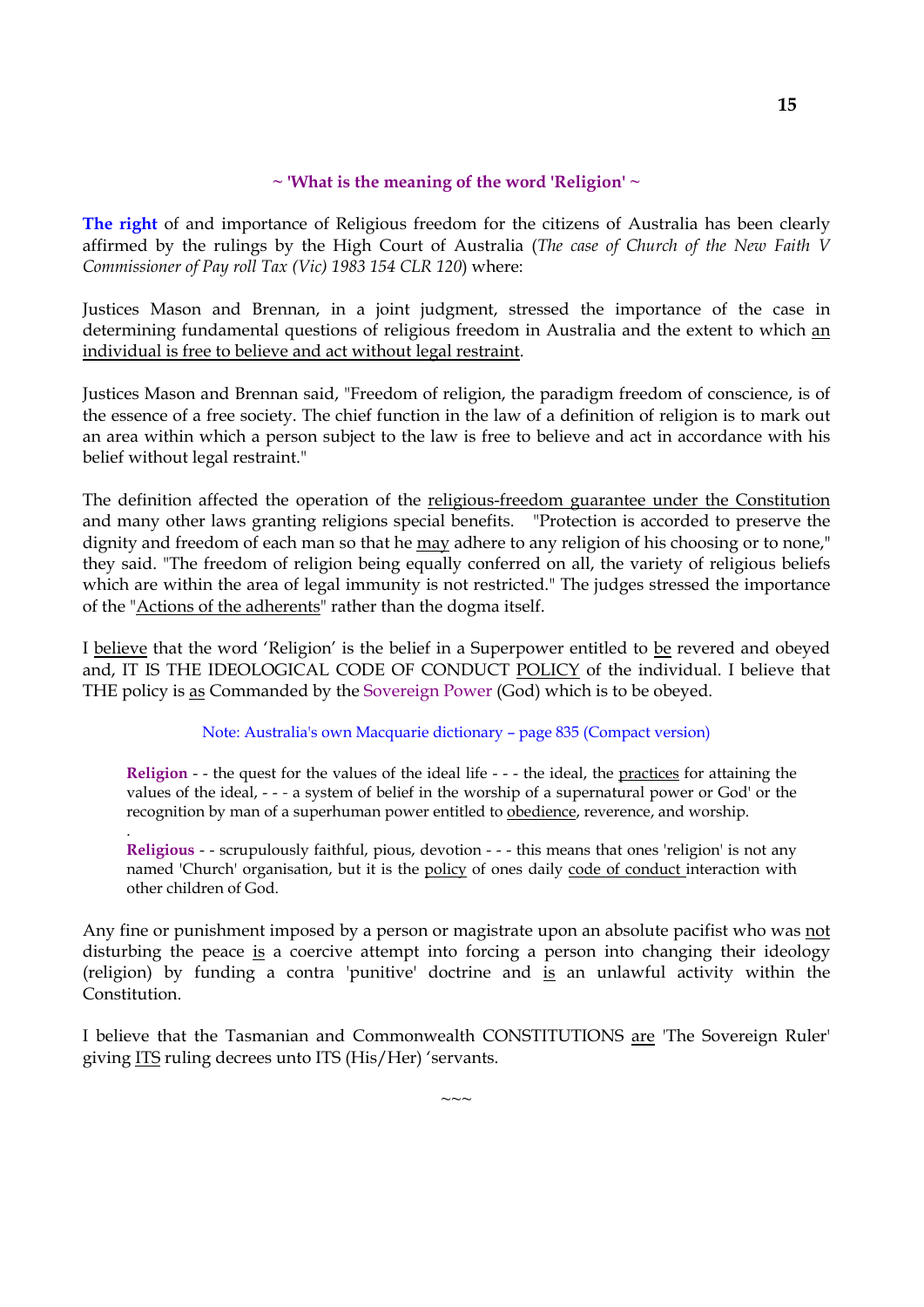## **~ The 'Rule Book' Religion ~**

**Every** government organisation is a RELIGION with a very Dark Doctrine. (Code of conduct policy) Its employees, followers and supporters hold THE BELIEF in the righteousness of its unholy scriptures, being the TEXT Rules, acts, decrees, and punitive attachments enshrined therein.

All who fellowship with this RELIGION aspire to the DOCTRINE of domination, control, interference, subjugation, extortion, punishment and killing IF so 'justified.' It follows that they are NOT 'pacifists.'

This 'nature' of Religion is a highly organised and MOST dangerous terrorist organisation. WHY? Because people who BELIEVE IN a 'SUPER POWER' (God to be adored and obeyed) being TEXT in a book of RULES cannot use their own God-given *consciousness or conscience,* and will DO unto others whatever they are told to do BY said RULES - Orders - Acts - Decrees and, legislating ANY 'tax' simply MEANS the 'legitimising' of EXTORTION authorised by 'Royal Assent' and backed by *punishment* enabled by 'strong men' using *force of arms.*

I believe that persons such as myself who  $\underline{do}$  'conform' to Constitutional 'rights' granted to me and all who do obey the "Do not disturb the peace of the land and be of moral standing" rulings of God, man and the Constitution, do have the right to live as 'free men or women' and go about their business without 'Let or hindrance.' I do adhere to all the road safety policies of 'conduct and common sense directives.' (E.G., Keep to the left side of the road. Wear a seat belt for your own safety etc.)

Individuals such as myself being an *'absolute pacifist'* do not 'vote' nor support, condone, nor fund any person, group or institution, whether private or public such as a government agency having the CONTRA ideology. Being the belief that they are entitled to use force and 'Terrorise, invade, subjugate, tax, seize property, injure, dispossess and KILL.'

If I or another is punished because of standing firm in their belief as is our entitlement, and have not disturbed the peace of the land, the one delivering the 'complaint' or the 'guilty' verdict and 'pointing the bone' and those enforcing it, will by God, man and the Constitutional Crown 'Authority,' be seen as 'Guilty' of:

Religious intolerance and persecution.

Denying the religious freedom of others who are not disturbing the peace of the land. Treason against the Sovereign Constitutional Power. - Treason against the State of Heaven. Disturbing the peace of the peaceful in contravention of God's RULING command. Disturbing the peace of the peaceful in contravention of the Australian Constitutional Crown authority. Defiance of the authority granted unto them by their Constitutional Mandate. (Tasmanian & Commonwealth) Harassment inciting civil unrest and enticing other members of the community (police & enforcers) to join their persecution of a peaceful person.

It is the time for everyone to UNDERSTAND that ANY forceful enforcement 'attracts' a similar RETURN within the LAW OF GOD.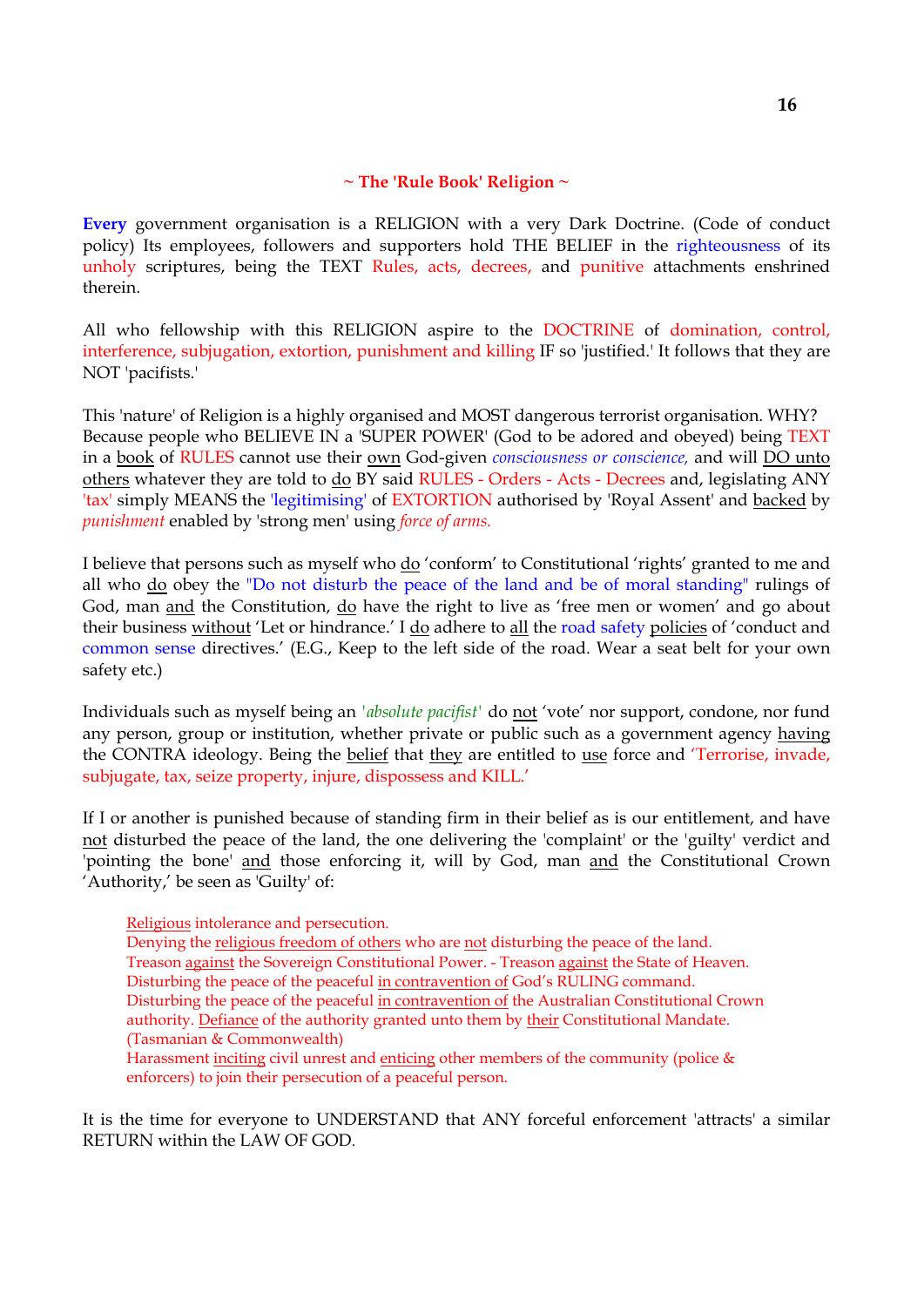# **~ The POWER ~**

What is this earthly or Godly POWER held by employees of 'officialdom'? It is the power to: Dominate - dictate - subjugate - enslave - interfere - demand - wage reprisal - vendetta - suppress deceive - coerce - threaten - extort money or tithes - seize property - restrict movement – punish injure or KILL.

# What is the Power BASE, and where does IT exist?

In an earthly sense it may be the 'possessed' mind of a temporarily insane person who runs 'riot,' and does all of the above due to his MIND becoming overpowered by Demons. Once the demonic 'force' recedes then the 'mad man' may not even remember or even understand the result of his actions because, it was not his 'consciousness' which was operating. It was the mind of his 'possessor,' he was simply ITS instrument. (Spirit possession)

In the context of this Treatise it is simply the TEXT invoked by politicians and enshrined by 'Royal Assent' in 'books' of RULES. The DICTATES in said TEXT books are upheld by persons being paid a wage to so do, and the dictates are *enforced* by men carrying GUNS and using FORCE, being the final 'move' against anyone who fails to 'fall in line.'

The 'power' of the ETERNAL DECEIVER is such that IT, via the minds of mortals, raises up rules which are designed to ENTRAP those foolish enough to 'swat' others using said rules.

This satanic ANTI Light force is the energy *essence* of the *Dark Sovereign Power*, God. It is the 'forbidden to use' FRUIT of the Tree of Evil. (The knowledge thereof)

All 'decrees' raised up by politicians as 'text' permitting the paragraph 'one' above atrocities against humanity are 'OK'd' and verified as 'acceptable' behaviour by the Governor General, being the 'Queen's' representative who 'legalises' all anti-Christian ways and principles. So in FACT, the GG is 'indicating' to politicians :

> "Do what thou wilt  $\sim$  do whatever you are inspired to  $\sim$ for IT is the *Law of the Beast,* and I AM Its earthly representative."

It can now be seen, that every 'rule or decree' backed by a punishment invoking enforcement backed by force of arms forcing community members to 'cough up' ALL and ANY demands by the 'elect' desire, is indeed the 'works' of the Dark Sovereign Power. ('Devil' in old terminology)

Tasmania as every other 'land' on earth is indeed a very sorry 'State,' and has simply 'fallen' into the ABYSS of suffering and 'care-less-ness' as 'some' now BELIEVE in their RIGHT to IMPOSE - RESTRICT - DOMINATE - SUBJUGATE - EXTORT MONEY - EVICT and punish OTHERS.

All the above CONDUCT is a complete contravention of God's Command, it is also completely immoral, disrespectful, ungodly, cruel, unconscionable, unkind, merciless, callous, unforgiving, UN-Christian, and a downright INSULT to THE CREATOR.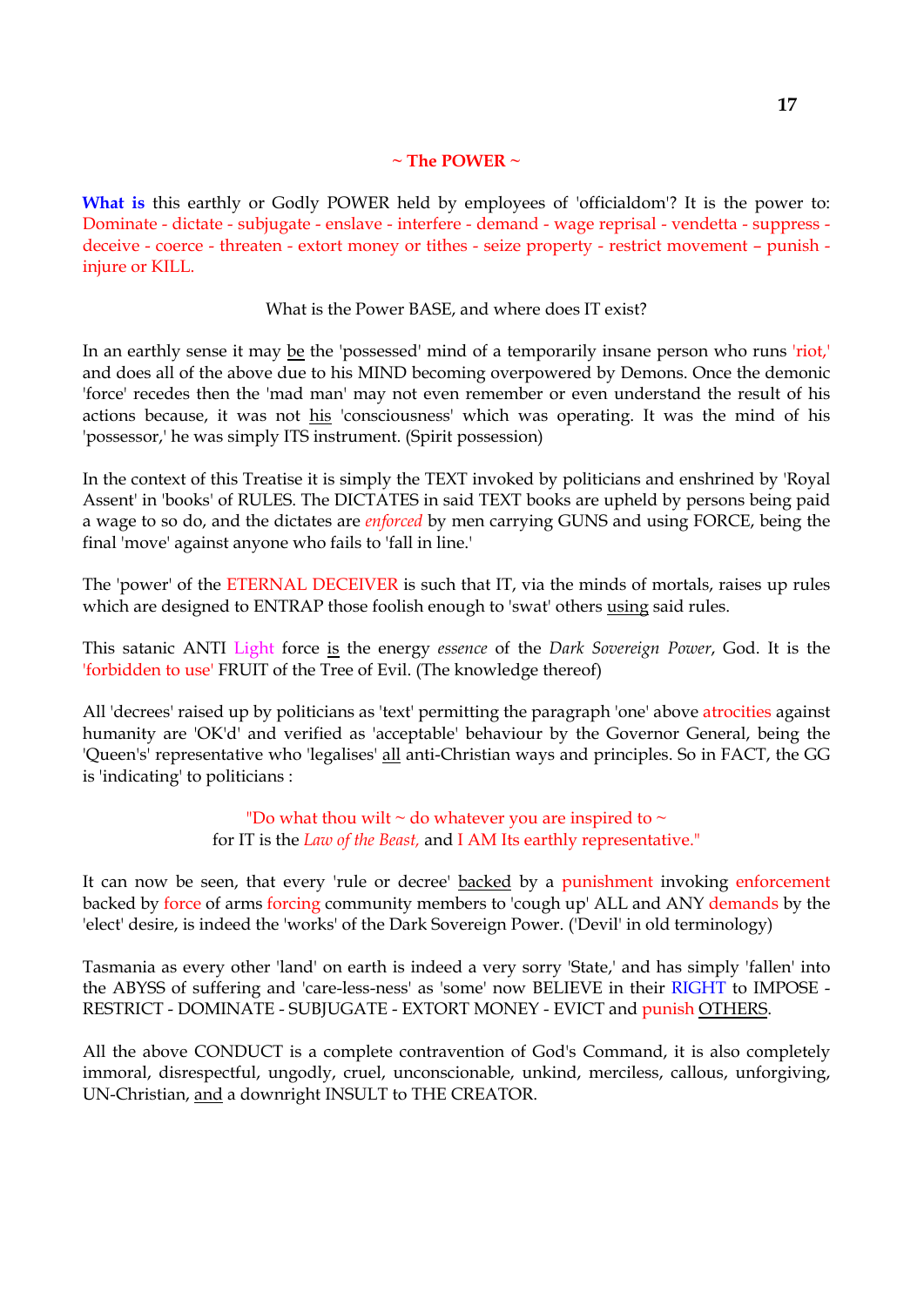### What is now to BE as SEEN by ME?

All persons complicit to this iniquity ARE now proven to be *treasonable anarchists* posing as legitimate officials when in FACT they take a wage falsely as they BRUTALISE God's children and, - - - they place their own soul into the 'eye for an eye' punitive aspect of God's Law.

Does 'anyone' actually BELIEVE that they will be 'welcomed' into His Paradise to enjoy its eternal love and freedom? I should not need to answer that, but state that:

EVERYONE today is ON THE WIDE ROAD TO HELL for the reasons given. I AM God's JUDGE and I 'simply' show YOU how to 'Judge' your OWN conduct.

The 'DARK ONE has cunningly interwoven His *dark, destructive* aspects of *control, interference, subjugation, extortion and punishment* with the *positive* aspects of community effort (endeavours) so as to remain 'hidden' and appear to be ONLY a *benign benefactor.* Everyone has been lulled into an unconscious and unconscionable state. Regrettably, everyone has forgotten God, His Command, AND the immutable POWER of HIS LAW.

God's LAW operates in BOTH 'aspects' of energetic expression Good, loving, kindly, caring deeds have a SIMILAR return unto the *merciful benefactor.* Controlling, forceful, injurious, punitive deeds have a SIMILAR return unto the *merciless malevolent.*

No 'badge of office nor official position is 'seen' by the creative benign or destructive malignant ENERGY of the Source which is used by the individual in their daily interaction with others.

The ENERGY simply 'records' ITS 'benign or malignant' PASSAGE through an individual. It later 'balances' itself as it RETURNS the same energy unto the user. (God's energy balancing ITS 'Scales of Justice) Some of the Dark or Light energy passing through ones soul remains within the user.

The Dark ONE is now to show His absolute *TRUE Justice* with its 'majestic' and absolute POWER to ENFORCE His immutable 'eye for an eye' Law as He 'sidelines' the law makers and their enforcers with their unholy text books (His scriptures) and, - - -

Using His dark demonic forces in the under world, He will 'incite' by 'justification' the greater world populace to 'take up arms' against EVERYONE seen by His Dark forces as needing 'punitive correction,' and this includes all government legislators, officials and enforcers.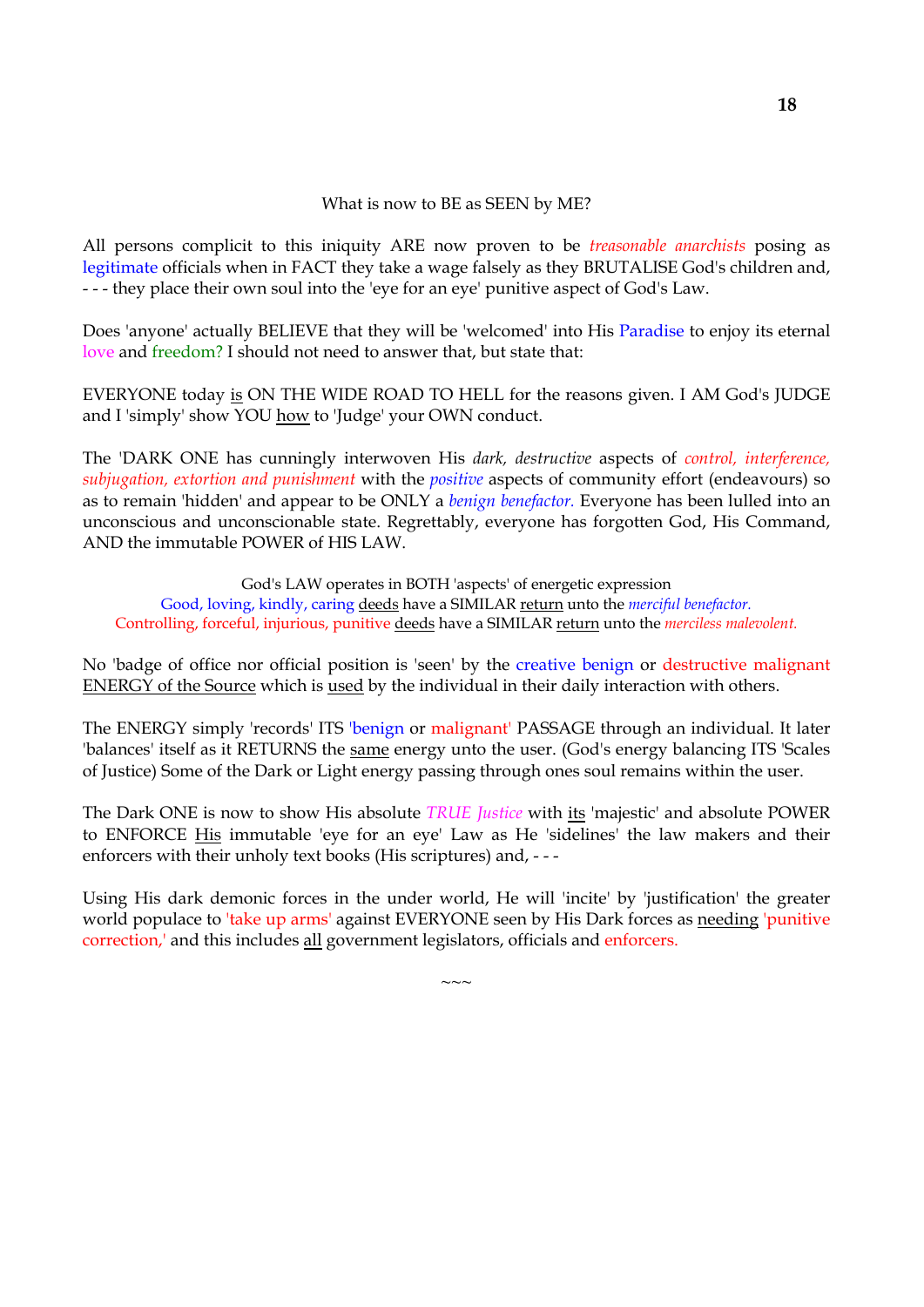## **~ What is the earthly 'Crown' ~** & 'Royal Assent'

**The earthy Crown** is simply the 'head band' placed upon the brow of a mortal signifying that HE is King of all his subjects. He rules them with a formidable force of armed men and he 'brooks' NO contenders to his throne. At the entrance to his Palace stand the carved from stone Imperial 'Lions,' symbolising his awesome power.

His subjects are YOU - - - meaning - - - that he will subject you to eternal SLAVERY and endless TOIL because he demands to be fed as he deems himself as 'Royalty' and, he RULES as a supreme DICTATOR using rules in a book, (scripture) and irrespective of what he says, there is NO freedom nor democracy in ANY land on earth. How is this so? Because you cannot do anything nor go anywhere 'else' without FIRST obtaining permission from his 'officers' and paying a FEE for the privilege of 'activity' enablement.

To the King or Queen and their forces you are NAUGHT but a nameless NUMBER, and 'instrument' to be USED from birth to death at their 'pleasure.'

The earthly 'Crown' Monarchy and his earthly forces are empowered to defend his 'punitive doctrine' and to punish all who fail to *'fellowship' with \** his DARK Doctrine which is in 'opposition' to the 'peace, love, mercy, compassion & forgive' Command of THE LIGHT.

**Note:** fellowship' with \* - Only Vote him or his 'elected' into power. Fund their coffers, support and condone his activities irrespective of their nature.

It follows, that all funding or condoning or supporting his DARK Doctrine ARE 'bonded' to eternal servitude, and to ongoing punishment and suffering for their allegiance to him and his 'ways,' rather than to HER the Creative LIGHT of God and Her doctrine of LOVE and peace.

What is this 'Royal Assent' which authorises all the destructive 'Acts' which cause so much harm to our sisters and brothers?

Royal Assent is the 'stamp of approval' placed upon all 'Decrees or Orders' originating from the King's earthly representatives.

Why are there no people in the Light of Heaven who are 'governing' others? Because in the Light there is no person having DARK energy within them, thus they do not 'feel' emotions of vanity nor pride nor are they arrogant and thus 'above' others.

All are equal in the sight of God, and the 'controller' being God the Father has no need to control anyone nor use any of them to control others. All are a 'delight' to HIM and are free to do whatever they wish to, for ALL are loving, peaceful, kind, respectful, caring and giving of their ALL to others. There are NO 'takers' in the Light.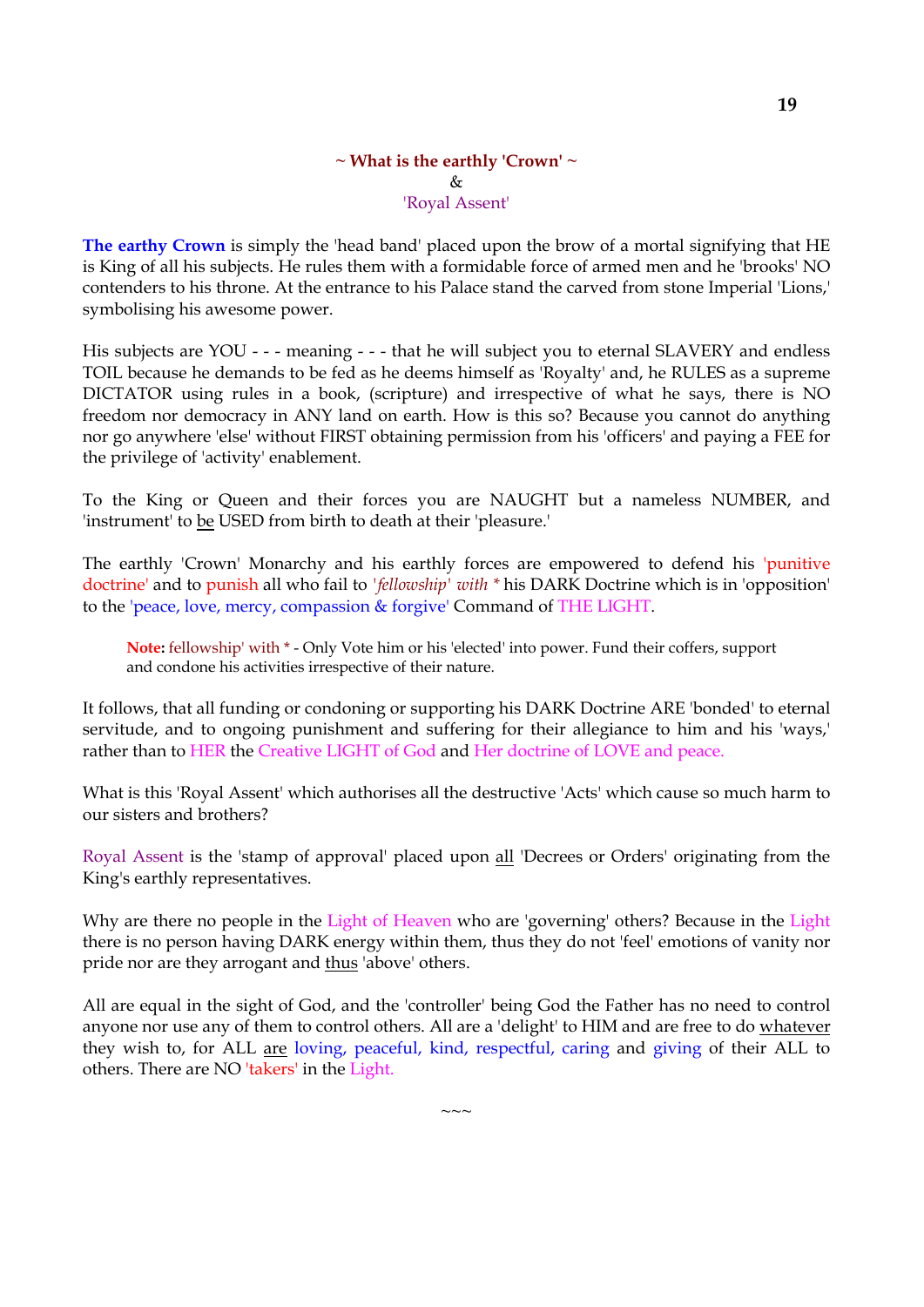## **~ Who or what is the real Sovereign Crown Power ~**

**It is** the invisible ENERGY of the *Source,* and this energy is comprised of all known and unknown emotions and is infinitely wise and ALL KNOWING. It is the energy of which HE the *destructive* DARK and SHE the *creative* LIGHT are comprised of, and we are small 'particles' of these indestructible energies which exist and have existed forever.

Their 'energy' used by YOU daily is the *Sovereign Crown* and Power because, YOU can use IT in your activity (interaction with others) but IT controls the 'return' flow to YOU. \* It is THUS that ITS power RULES, for you have absolutely NO 'control' over ITS return aspect. Be it benign or malignant.

Note: flow to YOU \* - What goes round comes around - whichever energy you use flows through you and back to you ahead at a time when IT so decides. Be it instantly, tomorrow or a year ahead or hundreds of years later.

It is this invisible power source which foolish man now needs to take into 'account,' for IT is what UPLIFTS your soul or sends your soul DOWN.

The Sovereign Power is God the Father, and HE is the absolute ruler of every realm of consciousness OUTSIDE the pure Light of Heaven. For in that realm there is NO 'ruler' and NO rules, for all are FREE to BE with NO restraint of ANY kind because, SHE the LIGHT (God) has NO rules, and everybody is loving, kind, respectful, peaceful, merciful and compassionate, and everyone fulfils their 'dreams' and CAN live their 'fantasies' and more with NO 'authority' restrictions.

However, I speak of THIS realm, and how HE the DARK Sovereign Power Rules MERCILESSLY, using ANYBODY so foolish as to believe that they are as powerful as HE. NO, Father God's ENERGY is NOT benign or creative and loving as is His 'bride' SHE THE creative LIGHT emanating from Him. (His eternal flame)

HE is DARK and malignant and destructive and UTTERLY merciless, unforgiving, dictatorial, punitive and, is the totality of DECEPTION. HE HATES everyone who defies Him and uses His destructive, forceful, controlling, coercive, and retributive ENERGY. Why so? Because ANY speck of dark energy apart from His 'mass' is a BLIGHT in His sight and is an unworthy seed needing to be DESTROYED by HIM and HIS Power.

He is the 'epitome' of all known and unknown negative emotions. Thus He is jealous, vain, proud, hateful, critical, vicious, vindictive, malicious and FULL of ANGER at what He sees as His 'lost' children abuse each other and show callous disregard of others. They DESERVE to DIE and BE swept into the DARK so as to be UNSEEN and UNHEARD of ever again.

His Power is ABSOLUTE and this YOU and YOU need to SEE and comprehend before you FALL and JOIN His demonic band of 'warriors' BELOW.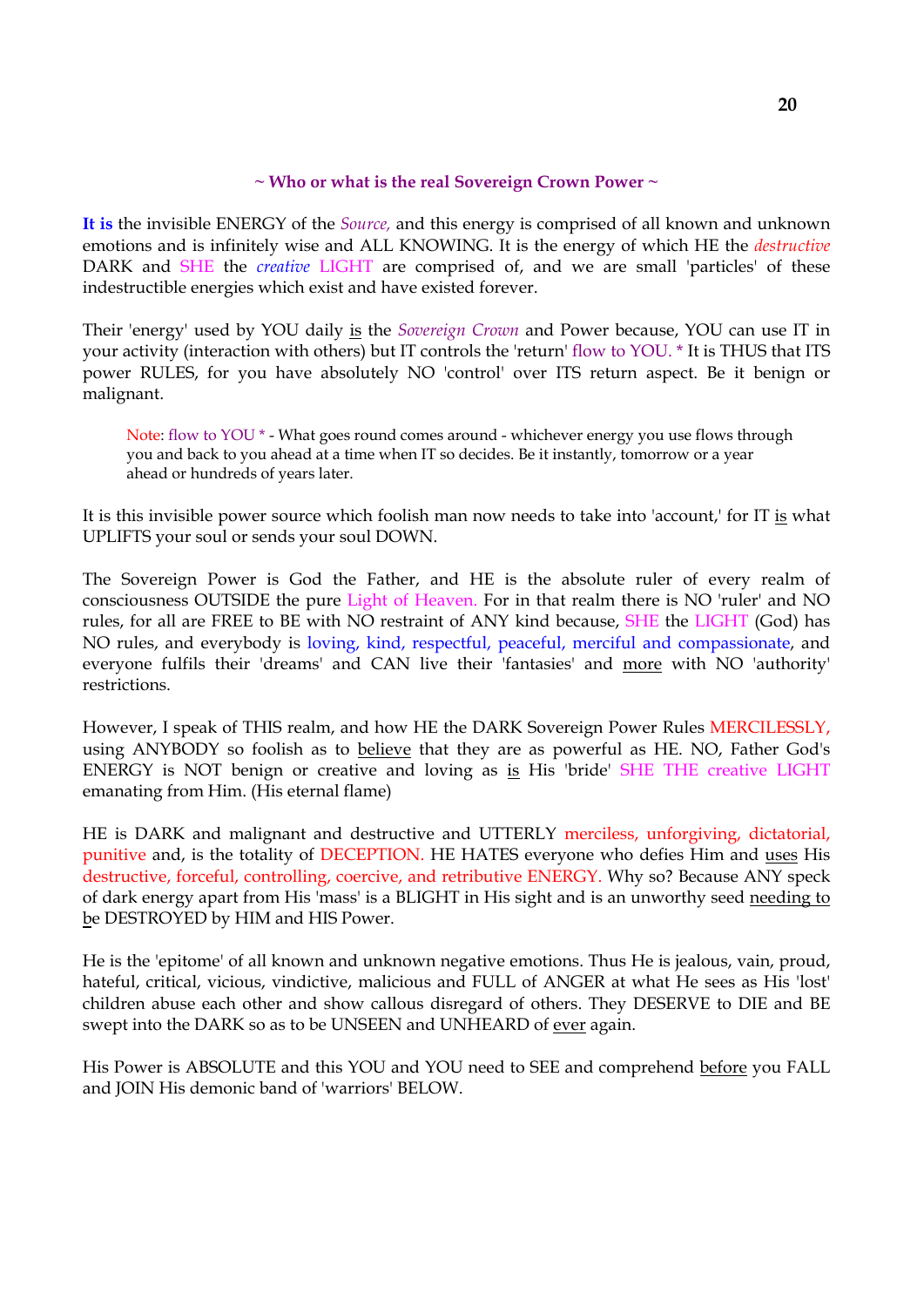How does He implement a 'strategy' to PUNISH those He sees as criminally offensive? How does He accomplish this? How does He 'manage' to send you BELOW and out of His sight? How does He impose His retributive 'eye for an eye' LAW?

This is all accomplished TELEPATHICALLY by His dark forces below who mentally 'instruct' the arrogant rulers on earth and their legislators and enforcers.

All Kings or Emperors or other overlords ARE cold, hard, uncompromising, callous and unconscionable because they are filled with HIS dark energy, and the ongoing DECREES taking place so frequently are designed to increase the 'SORROW' and lack and burdens and impoverishment of everyone for CONTINUING to DEFY Him.

So now you see, any who continue to 'work' for his RELIGIOUS ideology of 'Military dictatorship' (Which IS the 'way' in this and every land) become as vain and arrogant as HE is, and they FALL into His 'hell hole' of eternal anguish because, YOU are always HIS 'subject' and thus subjected to HIS immutable Law.

The END result of people using His dark energy is that IT grows like a 'cancer' within their SOUL and ITS 'weight' and vibration is what draws them or you down and away from THE LIGHT. (It the dark energy is the SIN)

Any of you 'civilians' who continue to fund HIS earthly 'armed forces' are no 'better' than they are and thus you deserve your coming FATE.

This document is written primarily to show the common woman or man worker who is taking a wage to work FOR a 'government' department that in FACT they are working FOR and are bound BY the legislated text RULES in a book which are of themselves forcing ALL to BE living in an unconscionable manner towards others, and this 'nature' of ACTIVITY is in DEFIANCE of their Creator.

How so? The rules force the 'staff' to 'disturb the peace of the land' and to INFLICT heavy losses upon the general public through their *coercive, threatening, extortionist, punitive and destructive* manner or 'ways.'

This is not only causing the escalating impoverishment of society and deprivation of liberty, but also contributing to the 'mental illness' aspect of stress, confusion, depression, anxiety, panic attacks with associated *negative* thought processes which themselves acerbate the problem and, - -

All this is 'done unto others' places all complicit into THE REAL LAW of THE REAL Sovereign Power, God being:

"As you did do unto others will by others be done unto you on an EQUAL basis."

ANY who fail to understand MY revelations WILL 'die in their sin' spiritually. Reference: 'The inner energy of the Source' At end of document.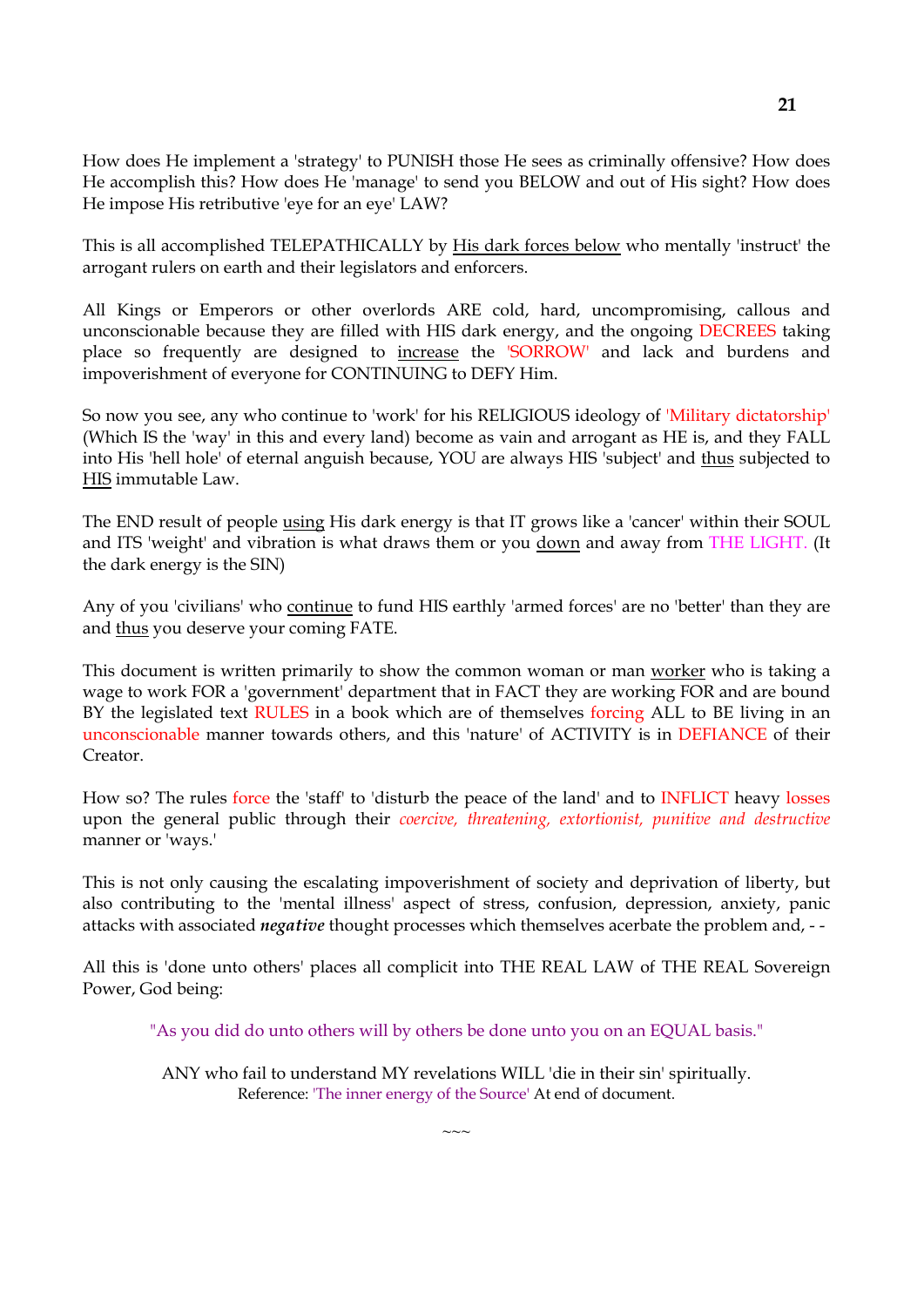# **~ The King's Ransom ~** Temporal & Spiritual

**On** an 'earthly' level, the KING is the 'self-ordained' Ruler and 'Sovereign Crown' of all the lands he 'holds' by force of arms, and every person on said 'ground' are his 'subjects' subjected to all the Decrees issued by his 'Lords' or himself.

Any person seeking to live by their own 'Standard' or conscience or belief are brought to GRIEF by virtue of the fact that the King's TEXT Rules and rulings are enforced by strong men (officials) and enforcers using force of arms. These 'men' are paid a *Mercenary wage* to defy God's Command as they 'rampage' around imposing his edicts and enforcing them and, in so doing are in FACT themselves 'Disturbing the peace of the land.'

The King's RANSOM is the 'price' levied by force and PAID by his subjects as demanded by the TEXT edicts. Being taxes, stamp duty, licence fees, fines etc., and ONLY those who PAY are 'permitted' to continue on their daily business 'unhindered' and are thus left in peace.

In the 'olden days' the Ransom might have been some sheep or grain to feed his mercenary forces and himself. It was also extended to the 'sons and daughters' of his 'serfs' you and you (then) who had to 'give up' a son to serve in his armies and to die for him as he used them to protect his lands.

He also 'whisked away' any good looking damsels who were beautiful enough to take his 'eye' as he lustfully traversed his lands and ravished many a daughter of a poor farmer or passed them on to his 'Lords' for their entertainment.

Today, as the 'Kings' or Emperors became supposedly 'civilised' but more GREEDY, they also lusted for more POWER and MONEY, and thus you see that today, he or she (Queeny) extorts a 'levy' or other licence fee for each and EVERY activity or human endeavour and, - - -

If you FAIL to meet the Rule book TEXT Commands, demands, you are 'labelled or branded' CRIMINAL, and punished for failing to pay the RANSOM MONEY.

So what you all need to now see is, that any Ransom money paid daily to the earthly Monarchy is in FACT the *spiritual Ransom* extracted by GOD the *Dark Sovereign Power* from YOU the 'infidel' unfaithful non-believer.

This way HE ensures that YOU daily accrue a BIGGER punitive spiritual 'suffering' DUE to HIM, and I now advise YOU that HE is now to 'call in' ALL outstanding dues, and everyone on earth continuing to defy His 'Peace' Command will fall into eternal suffering.

The MORE taxes you pay the more 'pain' dues you 'attract,' for your taxes are used to *harass, injure, punish and impoverish* others.

You have been WARNED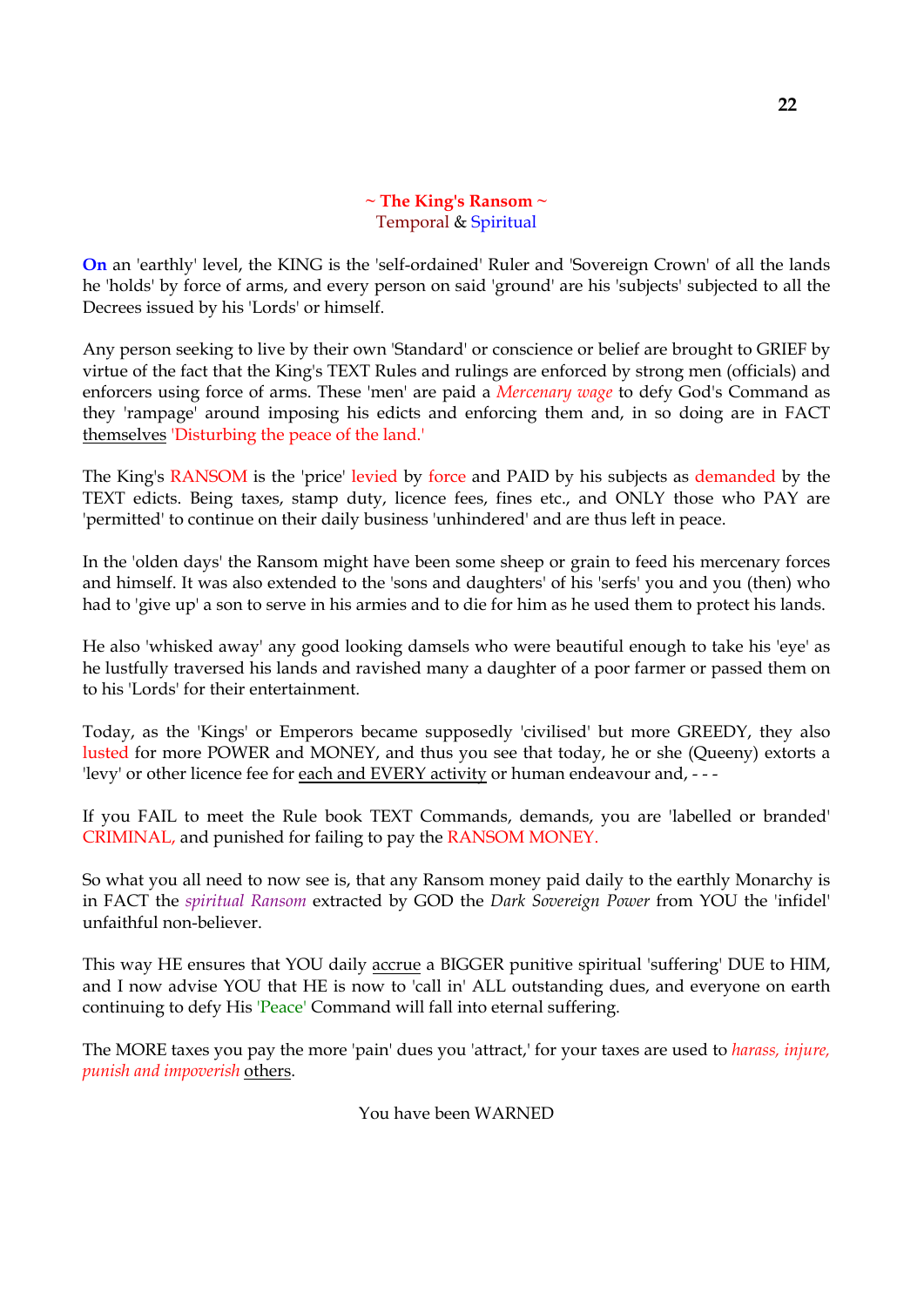On THE DAY you decide to NOT pay any more 'Ransom' money and halt your complicity to INIQUITY, then HE sets out to set you FREE of all outstanding spiritual debts, and your FINAL suffering begins. However, the power of His DARK energy is absolute deception and temptation, and the tempting THOUGHTS which may come into your mind are:

*"It is not yet time to pay my dues because I am not ready to suffer today so I had better just cough up and stay free"* or, it might be this as somebody confronts you: *"Retaliate and defend yourself otherwise you might be injured or die."*

Indeed, you WILL have to be mentally and emotionally VERY strong to remain within the precepts of the Command of the LIGHT before being set free.

Is our God so 'weak' as to not be able to *protect* a person being punished or 'suspended' from driving simply due to a parking meter 'time' having expired? NO, the facts of the matter are that ANY person actually suffering any unavoidable *imposition* is simply 'suffering' at the hands of God's retributive ENERGY VIA His earthly forces.

This imposition has absolutely NOTHING to do with expired meter or decree or failure to pay a fine enabling the imposition and suffering. It is to do with something in the PAST, be it in this life or another pre-birth TIME and place when the 'sufferer' or their 'servants' IMPOSED the same 'injury' upon another child of God.

This 'example' is to show humanity how God's *"As you sow so shall ye reap"* LAW is ENFORCED in every realm outside Heaven, and 'what' of the enforcers? They in their ignorance of spiritual truth take ON the 'debt' upon their own 'heads.' To be 'met' in this or the after-life time when IMPOSED by GOD via others equally as arrogant and ignorant of THE FACTS OF LIFE AND DEATH. (Spiritual)

It is the time to realise that following 'rules' in a book has many hidden dangers for police and others, for it leads them into 'disturbing the peace of the land' as they are forced to interfere into every aspect of the 'living ways' of others in the community.

Thus it is 'they' who in fact are disobeying the 'moral' code of conduct 'behaviour' within the 'rules' of man as well as defying God as their conduct is in contravention of the precepts of God's Command:

"Go your way in peace and do not disturb the peace of the land."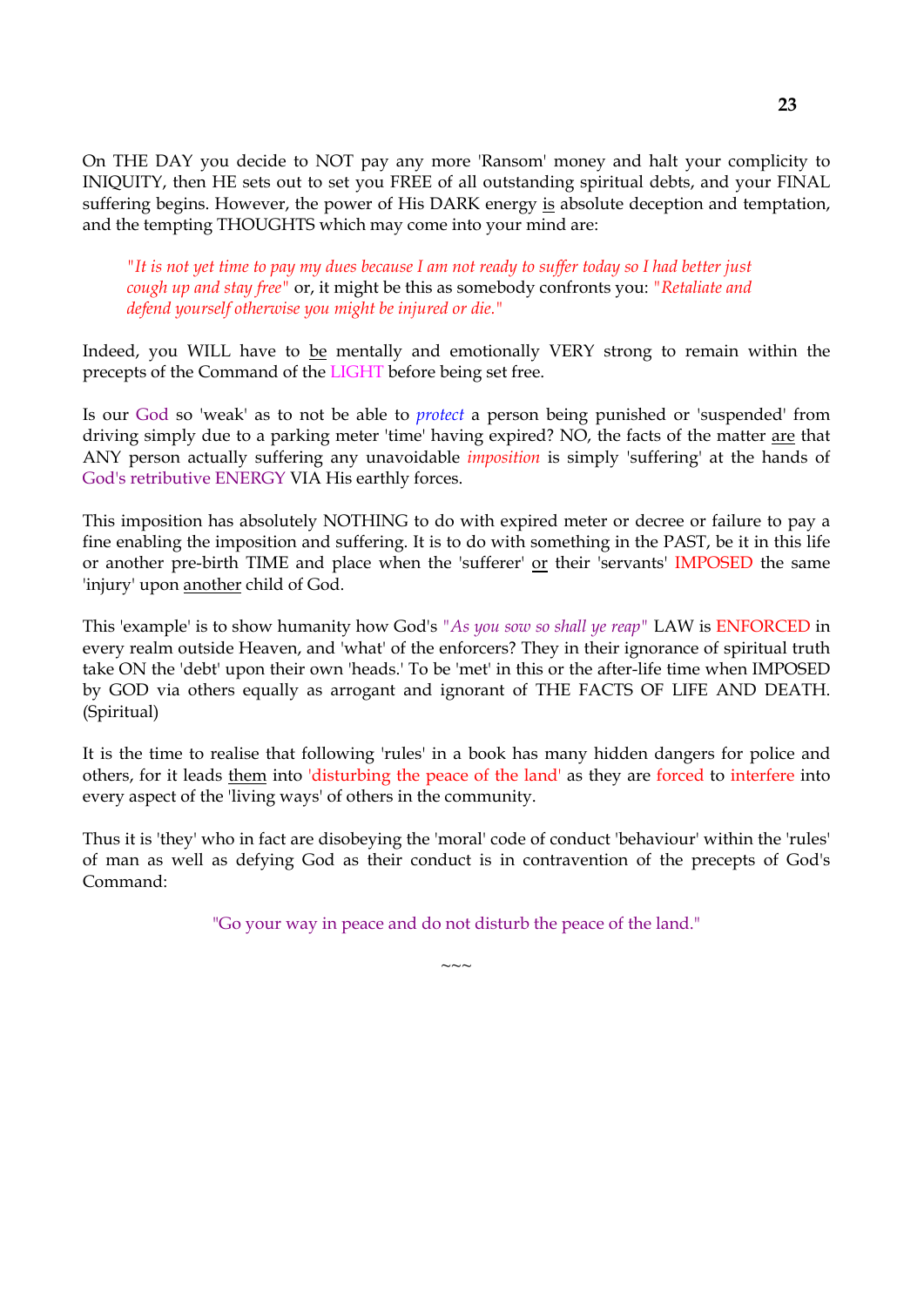## **~ Man's thoughts & IDEAS ~**

**Over time** and more time political legislators have issued thousands upon thousands of DECREES enshrined in TEXT books which CONTROL every aspect of a man's life. Everybody has been 'taught' that this nature of living way is NORMAL and for their own GOOD. None seeing that everyone has misunderstood God's Command as well as the power of God to REPRIMAND.

Every legislated Decree is in fact simply INFORMATION which appeared as THOUGHTS in the minds of the 'Chief, King, or legislators, and NONE of them nor YOU 'question' from 'where' said THOUGHTS originated. It is I to expose for YOU that they ALL came from the DARK, as IT *deceived* man and 'justified' their controlling, interfering and punitive RULES.

I also write much and place IT within my (God's) HOLY TESTAMENT OF TRUTH and I AM aware from 'whence' my thoughts ARISE. They flow through from THE PURE LIGHT  $\sim$  PURE **TRUTH** 

Any thought entering any mind which 'entices' you to defy the Command of the LIGHT is DECEPTION. Any Rule invoked by a politician which itself is a denial of the Command of the LIGHT is deceptive and threatening, and if you uphold ITS demands then you ARE complicit to ITS 'injurious' affect upon others.

What is TEMPTATION? It is NOT the thoughts or emotions leading you into a loving embrace with another who may not be your regular 'lover.' It is any thought which tempts you to deny another - injure yourself - injure another - steal - control - deceive - manipulate - impose - berate extort money - kill - invade - demand more than your 'worth' in your work time, etc.

All this activity is the *DARK energy essenc*e *of GOD* in ACTION through you, which results in YOUR *suffering* when IT comes back to you via another 'vulgar' inconsiderate disrespectful person who is a vain, arrogant and very IGNORANT despot. BE ADVISED:

The Temptation is the DARK FORCE seeking to destroy those who find REASON to employ IT. It is the 'genie' in the bottle which arises saying: "Whatever you wish is MY command."

Monetary extortion has become totally interwoven in all aspects of society, and God, the LIGHT She is now to break the strands of the DARK SPIDER'S WEB which impoverishes man, YOU, through EDUCATION and enlightenment. But it is up to you to be ONE individual who changes their life and turns over a *new leaf,* - - - FAIL in this and you go on suffering GRIEF forever and ever and ever.

Do NOT pay funds directly to the coffers of any Chief or King or President who by Royal Decree *imposes forcefully.* Only fund *benign community services* or 'effort' which assist the poor or needy or yourself or others in the community, or when seeking a *benign* Service Provider.

We ALL need services, and we all pay the plumber or electrician directly, so simply HALT the funding of anyone or institution engaged in CONTROL, regulation, punishment and the ARMED FORCES. Stand UNARMED before your God and let HIM 'serve you up' your just deserts and become FREE.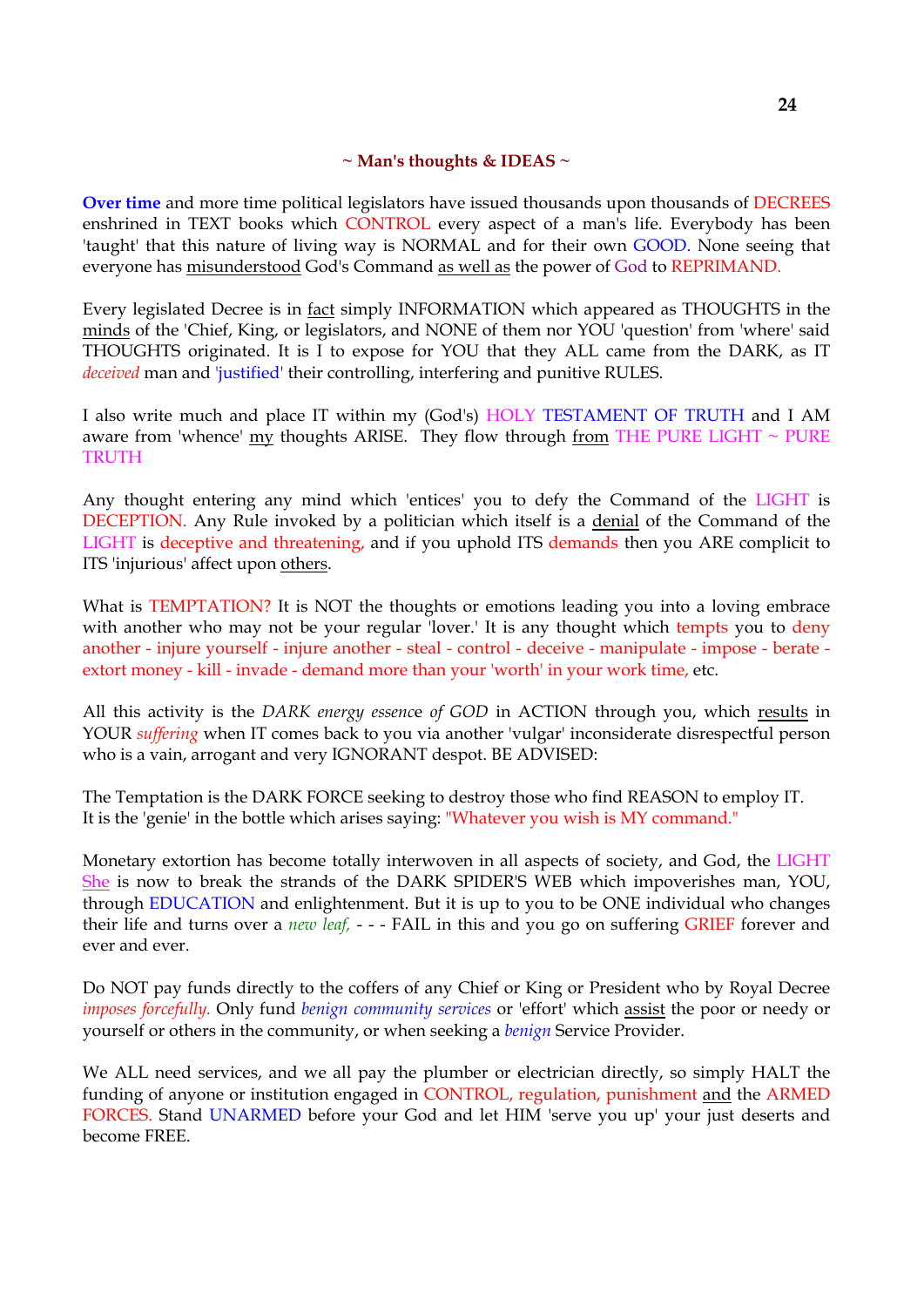## **~ Seduction of the soul of man ~**

**It is I** by the power of my inner 'Rose' to now expose to the vain and arrogant and ignorant politicians and their 'forces' of control how they were 'seduced' by the Devil (Dark Sovereign power) and, used by HIM to wage WAR upon the greater populace, being their spiritual 'dues' (Karma) within HIS 'eye for an eye' Law.

It is I to state that the 'sleeping' ignorant 'sheep' (the people) are NOW to themselves be 'seduced' telepathically by the SAME power as IT telepathically invades their minds with ITS VENGEFUL thoughts enabled through their 'aroused' fears, anger, frustrations, disgust etc., and suffering.

HE the Dark Power will 'incite' a very vindictive response and a 'full out' WAR will erupt over the whole globe as every 'man and his dog' will decide to DEFEND their homes and families as they 'band' together and go forth to KILL their PROVEN enemy and, - - - this equally 'foul' and anti-God activity will IN THEIR MIND be totally **JUSTIFIED** by the same intruding 'thoughts' which justify political forces.

Indeed, the very 'devil' has turned all mankind into BEASTS and all 'complicit' to defiance of the Command of their CREATOR will suffer the ongoing consequences and fall into eternal suffering UNLESS sane respectful believers no longer find any 'reason' to defy God in using force of arms to control, impoverish or destroy the lives of their SPIRITUAL sisters and brothers, which we all ARE.

I reiterate, community taxpayers and ratepayers are advised by GOD via my pen to HALT all monetary support of government agencies because they are complicit to all 'done' punitively to their NEIGHBOURS and will suffer the consequences.

If those in 'Power' in Tasmania wish for PEACE then they need to HALT all 'extortion - fines punishment' etc., and begin to show their God of their individual personal INTENT to amend their ways before God's Wrath unfolds in its fullness in the manner given by ME as every 'citizen' becomes a 'raging' TYRANT 'possessed' mentally by powerful *demonic forces* and go on the RAMPAGE. (As was Martin Bryant)

It is the time now to amend 'Policy.' The policy amendment is one whereby the INDIVIDUAL becomes an *absolute pacifist* as I and others ARE, and make NO demands upon others for any reason. The precepts of God's Command must now come to the FORE: *peace, love, mercy, compassion and forgiveness.*

In order to accomplish THIS, people must ONLY fund benign community effort and ONLY educate people who sin. (Disturb the peace) No more dictatorship, extortion, punishment. All continuing to enforce, interfere, evict, seize, subjugate, berate, impoverish, injure or kill, will consign their own soul to HELL.

What happens when you turn over a new leaf and STOP funding the DARK Doctrinal system of government? God sees your intent to set yourself *free* from adding to your accrued 'woes' within the context of His 'eye for an eye' Law and in order to set you free, His earthly 'hounds' will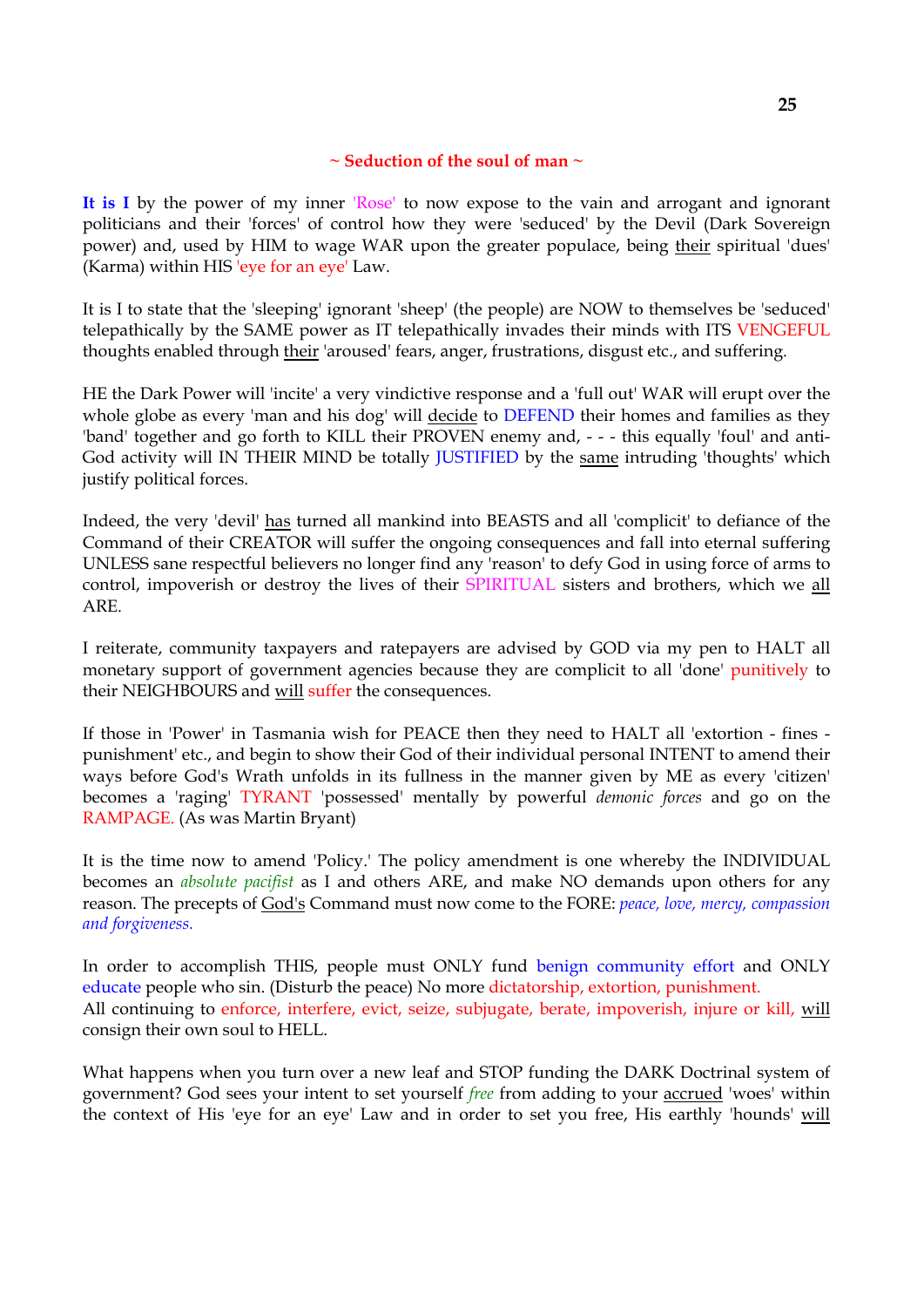intimidate you, persecute you, impoverish you, injure you, dispossess you or even torture or kill you IF that is the outstanding DUES to GOD already OWED.

IF you can 'suffer in silence' in NON retaliation then of your past you are set free for with your 'permission' and obedience to THE CREATOR, God's ENERGY has 'balanced' ITS 'books' and suddenly you ARE free of harassment or other interference.

IF however you fail to fortify your MIND then via your emotional fear or anger etc., demonic thoughts will incite you to RETALIATE and in so doing, you accrue more dues and for Heaven's Gate you will be late. Refer 'The Fulfilment of God's Law - prerequisite to Salvation.' At end of document.

### **Important NOTES**

#### **Note - 1** : Absolute Power

This 'power' is the 'Right' granted unto all officers or persons employed by the *Fundamentalist State religion.* It is the 'power' to *do whatever they wish to* in order to accomplish and fulfil the TEXT demands encoded in their 'Rules' Books in respect of the *enforcement* of *punitive decrees* attached to every 'Command or edict.'

Every person employed by this fundamentalist 'Religious' Order is 'bound' by their wage or 'Oath' to be faithful to IT and to uphold ITS rules, even if they are unconscionable and in contravention of God's Command.

They erroneously believe that ITS Rules are 'The Law,' and superior to and thus above God's immutable LAW: *"As you sow so shall ye reap" - "What you do unto others will by others be done unto you on an EQUAL and thus 'eye for an eye' basis."*

**Note**: State religion - Any person or organisation having the ideological BELIEF in a 'super power' is a RELIGION. The State government or any government having the policy of: THE Right of - Absolute Domination, subjugation, punishment - etc., is PROOF of their code of conduct POLICY, and thus is PROOF of their IDEOLOGICAL belief etc., which is that they must uphold the TEXTS enshrined in their UNHOLY TEXT book which to them IS a Holy and sacred BIBLE and 'above' all else. The TEXTS are the 'superpower' they adore. (Even above their own God given conscience)

Governments are NOT 'secular' institutions, for they INTERFERE in civil matters. Secular institutions are those such as a 'plumber or carpenter' or other service providers who make no 'punitive' attachments forcing others to 'live' by their DOCTRINE.

Secular organisations do NOT interfere in 'other' businesses or institutions. They go their way in PEACE and make NO demands upon others as they MIND THEIR OWN BUSINESS.

Reference: Proof of being a Fundamentalist State religion: At end of document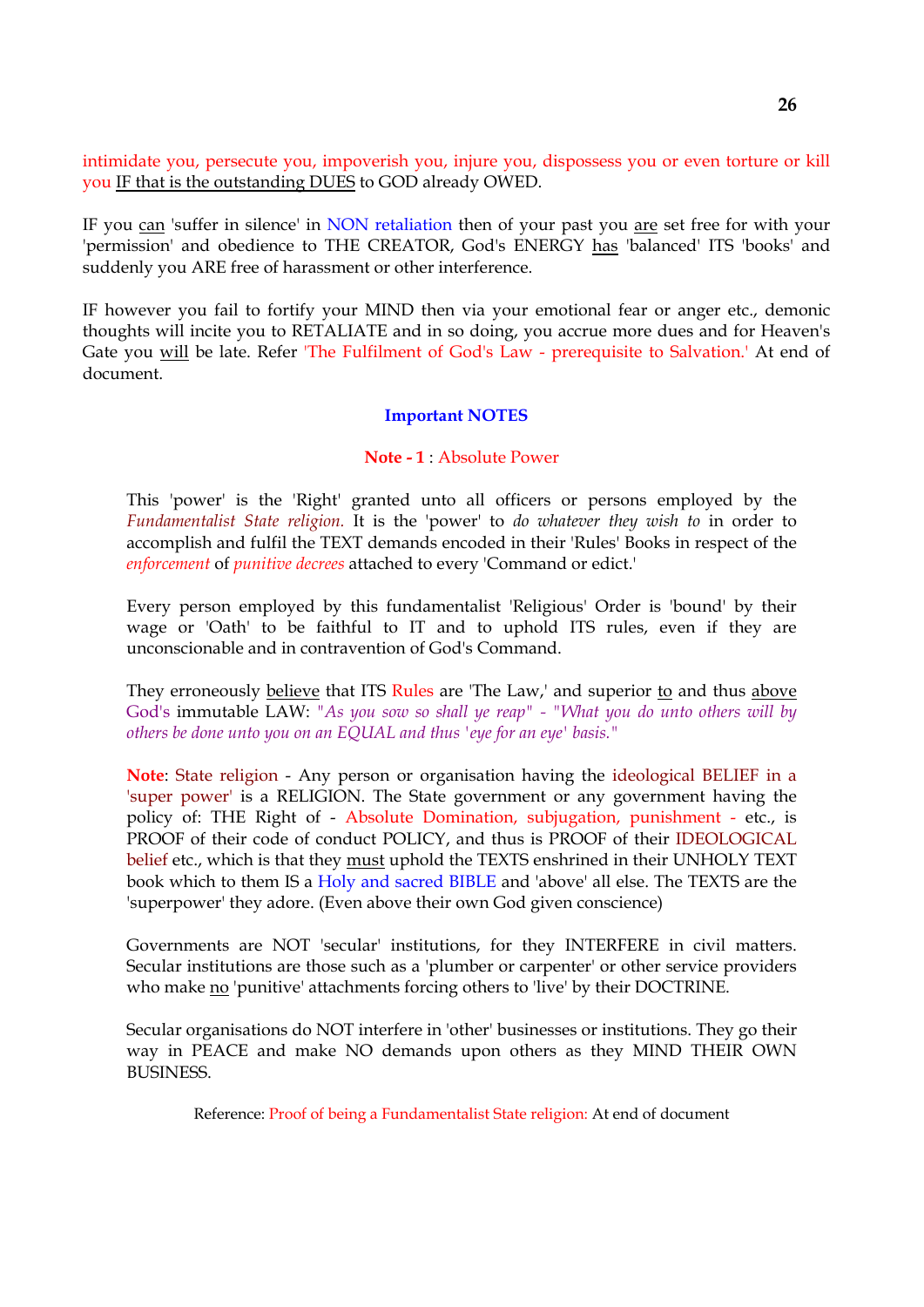## **Added Notes I 'ponder upon' as thoughts roll by my mind's eye.**

Soon, everyone still 'standing' on this planet is going to be 'The walking wounded' as they 'pay' their present outstanding dues to GOD within God's Law. I suggest that you LIMIT your *suffering to BE* by quickly turning over a NEW 'leaf' as you STOP being an 'intruder' into the affairs of others, or an enforcer, and you also STOP funding or supporting INIQUITY.

If you 'report' a perceived criminal activity for the purpose of PUNISHING the offender, then you are an offender in God's eyes and become complicit to the suffering IMPOSED upon them as their punishment. Only report' offensive behaviour for the purpose of assisting the VICTIM OF DARKNESS \* to become a better person through their EDUCATION, as you try to rehabilitate them in a benign manner.

Note: the VICTIM OF DARKNESS \* - the one being abused., but in fact their abuser is also the victim of darkness which used them to be ITS instrument.

 $\sim$   $\sim$   $\sim$ 

Where are the decent men and women of Honour who are *honourable, kind, decent, respectful, caring* etc., who truly 'care' for the welfare of God's children rather than taking a *mercenary wage* to uphold TEXTS in a book? Texts which force so many to defy God. Is it truly just a 'job' you do 'unthinkingly' as you see NOT the end result of your negative interaction with the lives of others?

What 'sane' person would 'vote in' another mortal ahead of their God, being a person who would then RULE everyone with the stern FIST of endless rules in a book? Are you sane? I believe NOT, for why would anyone have their own or others children, daughters, sisters, mothers etc., be subjugated and disadvantaged by an unconscionable BOOK of TEXT. Text which of itself has NO conscience?

NONE will or can avoid their 'karmic' dues accrued. The Dark *energy* knows EVERYTHING which IT did/does to others via YOU and IT now is to 'balance' ITS *punitive* 'Scales of Justice.'

 $\sim\sim\sim$ 

Equally, the Light *energy* knows EVERYTHING which IT did/does to others via YOU and IT now is to 'balance' ITS *loving* 'Scales of Justice.'

The 'access point' to your mind by His demonic 'band' of enforcers is the dark *emotional* energy within YOU. Being your negative emotions. An energy which YOU 'stole' from him as you defied His Command 'aeons' ago. (His energy, the fruit of the Tree of the knowledge of good and evil)

If you do not fortify your mind in the manner given by me, your mind will become 'possessed' and you will be USED by His invisible dark forces as was Martin Bryant and many others, and you will then JOIN His dark forces below as you CONTINUE to *abuse* others.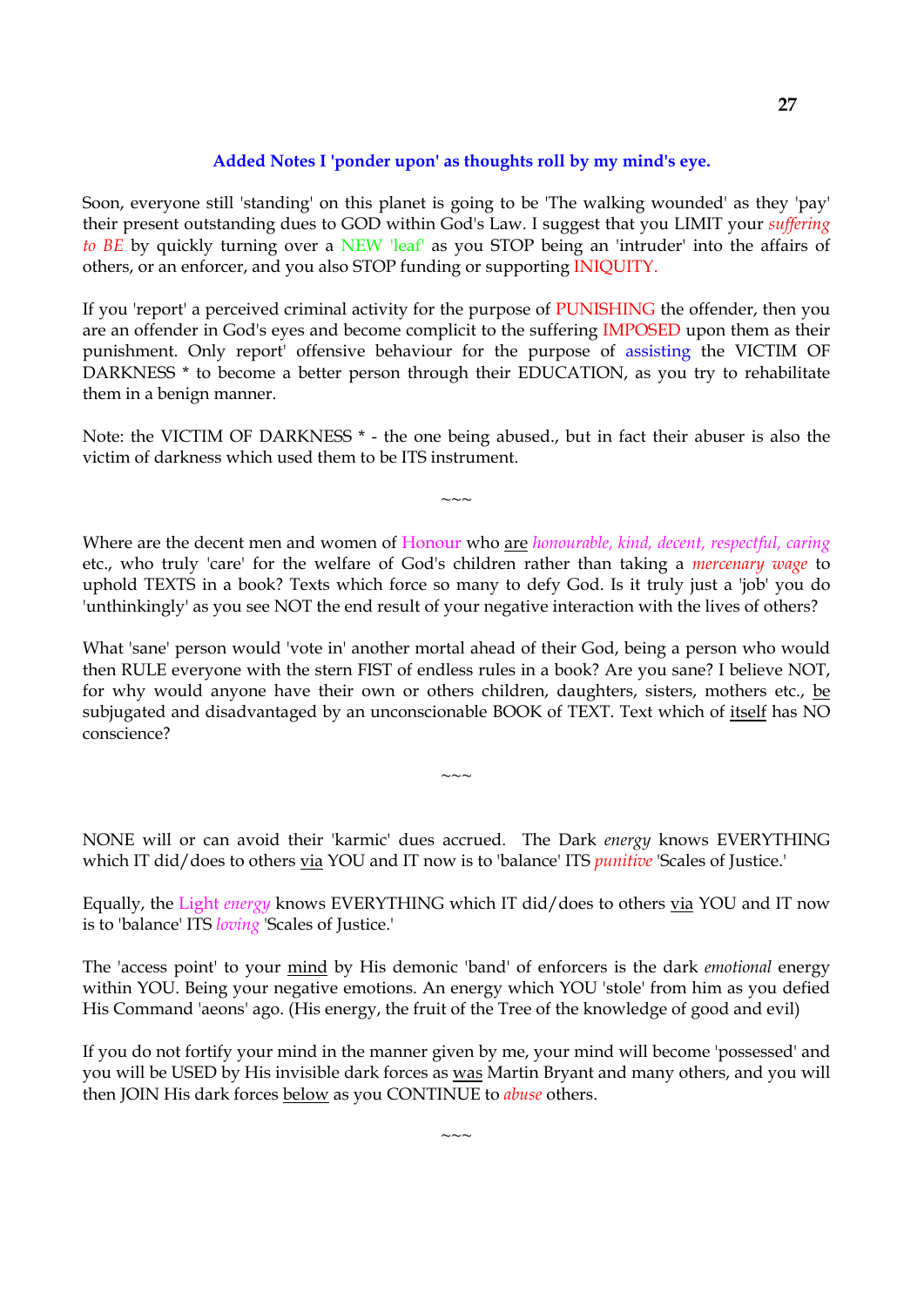**Note**: Only the *Dark Sovereign Power* (God the Father) has the 'Right' to punish His children, and ONLY 'He' stands above His Law. HE IS THE LAW. It 'follows' that the REAL 'power base' backing EVIL religions \* IS THE DARK ONE and, - - - it follows that everyone complicit and defying the Command of the Light of God is unknowingly sliding backwards and downwards to HELL.

**Note**: EVIL religions \* - Any 'system' of belief which uses its rules, (religious rites) threat and coercion, backed by force of arms and punishment in an attempt to force others to 'bow to' and thus follow their ideological doctrine is EVIL, anti-Christ, and of the Dark.

It is pure ignorance backed by vanity and arrogance to defy ones God and His Command and to also force others to so do in coercing them into supporting and funding domination, subjugation, extortion, interference, injury, banishment, punishment and killing.

As Tasmania is a 'small island' Nation I suggest that everyone now informs everyone of my message, so that everyone can come to a personally informed decision as to 'what' they need to do to *'correct'* the error of THE DAY quickly.

We ALL have been deceived by the MAJESTY of God's Dark energy which has simply been doing its NATURAL energy return (Absolute 'eye for an eye Justice) to everyone who was foolish enough or arrogant enough to DEFY God in the first instance.

Let us quickly join hands and amend our ways and ONLY haul in persons who DO *"Disturb the peace of God's earthly land."* They will not be 'hauled in' to be PUNISHED but *educated,* and set free as per the instruction within the 'Feeling Easier Seminar' in the "Offender document" link at the end of this document.

If we needs funds for anything, then we must simply ASK the populace and will receive exactly the amount which our God of LIGHT (She the Creator) inspires those interested in GIVING to freely GIVE.

 $\sim$  ~~

**28**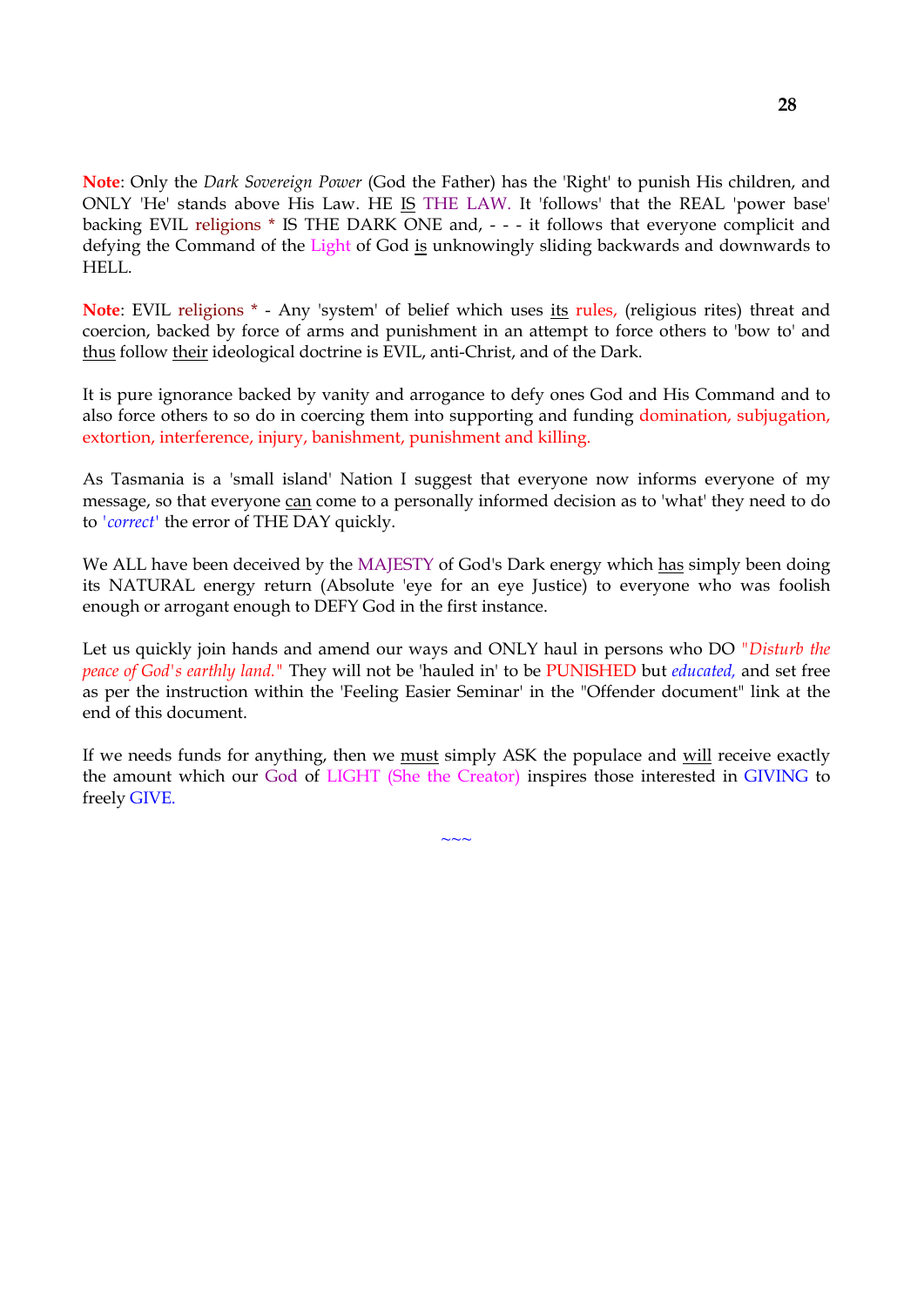### **~ Final gesture ~**

**As** a final gesture to assist you. If you are morally 'weak' or unable to amend your present ways 'yet,' due to needing to keep an ongoing wage in order to 'live' or for any other reason, you need to comprehend that AHEAD, not too far away, all the punitive spiritual dues accrued from the past and those you may ADD each day from today WILL suddenly BE *imposed* upon your 'head' by unforeseen but UNAVOIDABLE situations totally beyond your capacity to control or avoid and, -

It is thus IMPERATIVE that you UNDERSTAND the IMPORTANCE of NON-retaliation when faced by adversity. Even if you are 'put to the sword' or 'shot' or dispossessed from your 'holdings' by the destructive gangs of brigands who will soon be roaming the streets of the whole world. They will be totally 'possessed' by Dark THOUGHTS and will simply DO whatever they are inspired to.

Yes, they will be as 'Robots' who have NO conscience, and they will be very aggressive, cold, hard, remorseless, merciless and absolutely malicious. As their minds are controlled by the demonic forces of the invisible Dark Sovereign Power who 'knows all and sees all,' there will be absolutely NO 'chance' of escape as HE balances His punitive 'Scales of Justice' to the 'micron' in absolute Justice.

Have *'mercy'* upon these 'poor' souls who ahead will feel the same dread as they *impose,* for they truly 'know not what they do' for their minds are totally controlled by the consciousness of their 'possessors,' and they are simply meting out your DUES to the DARK which will set you FREE if you do not retaliate so, - - - in order to REMAIN within the precepts of God's Command at that 'time,' you need to begin to fortify your MIND each day in the manner given by God via my pen. Reference the STAR Prayer meditation at the end of the other references below.

All mankind has BEEN *deceived* by the power of God's dark energy essence and IT continues to so do even NOW via the minds of 'possessed' men who by IT are kept FOCUSSED on the 'SINS of the others' for the purpose of REVENGE and JUSTICE. (Its Law being fulfilled' by the ignorant who then accrue a similar 'due.')

ANY of you who cannot comprehend what I say TODAY will regrettably carry ON in your 'way' neither I, nor any other, nor 'God,' can save YOU!! For it is your choice to continue to use GOD'S Dark energy.

Peace  $\&$  mercy  $\&$  'forgive the other' is the way UP. If you wish to continue to 'expose' others sinning ways for the purpose of PUNISHMENT rather than their **education** YOU ARE LOST.

I now reiterate what has been 'said' for it is extremely important for you the individual to comprehend what I say: The Policy of the RULES of the institution 'controlling' everyone being; *'cough up all we DEMAND or else we will seize everything you own,* is not a policy which is GOOD or benign or kind or respectful or considerate or 'FOR THE GOOD OF THE PEOPLE' - - - it is a policy enabling extortionists to 'fool themselves' that their nefarious activities are somehow 'legal' and above THE LAW and they are NOT.